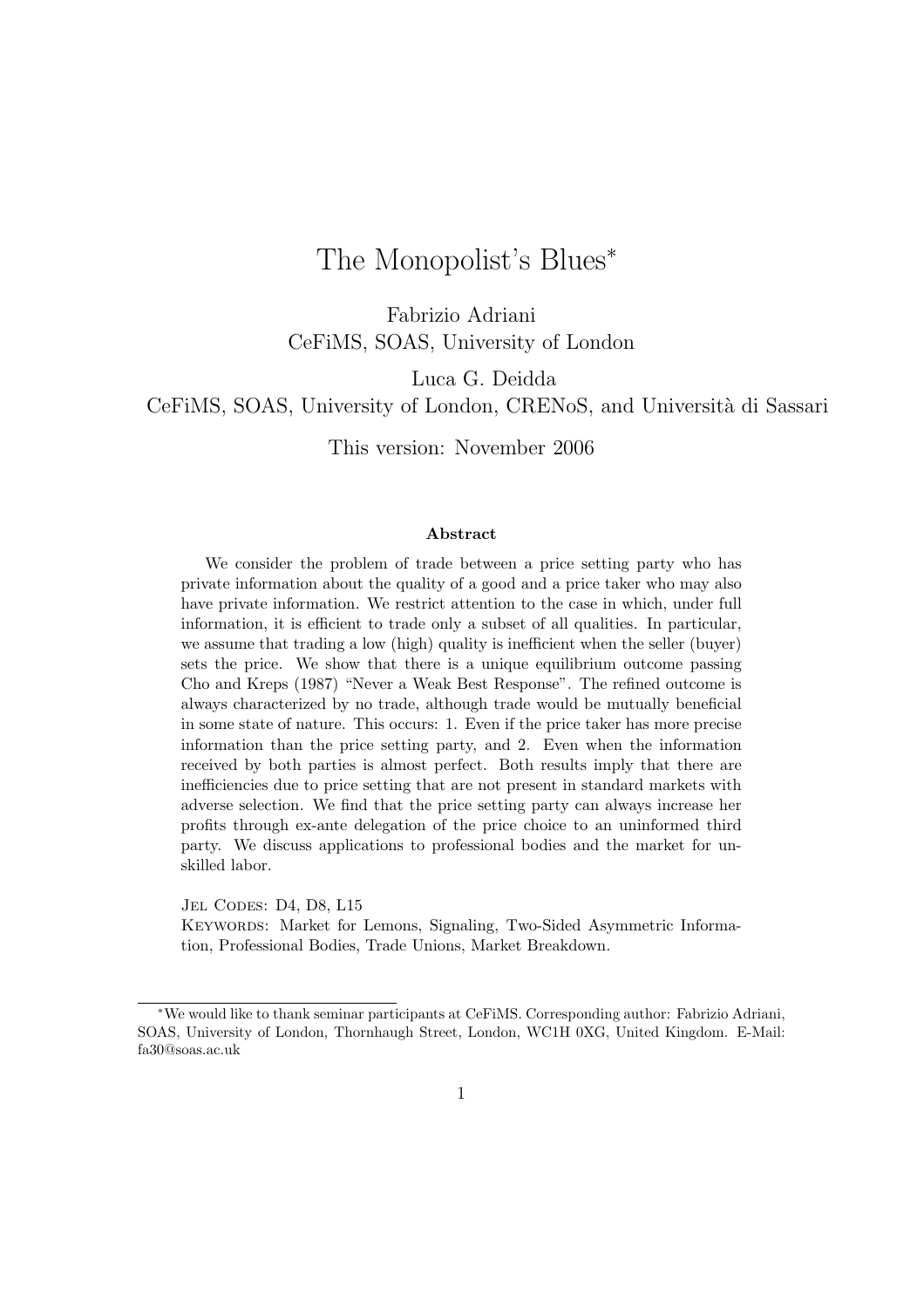# **1 Introduction**

Since Akerlof's seminal work, a number of studies have pointed out that posted prices may be used to separate high quality goods from lemons. The adverse selection problem would be thus mitigated by the use of prices as a signaling device. A standard assumption in this literature is that, under full information, there are gains from trading each of the qualities of the good potentially offered by the sellers. This assumption is certainly valid in many applications. It is also motivated by the need for a clear benchmark when assessing the inefficiencies produced by asymmetric information. However, for certain goods and services, the idea that there are positive gains from trade irrespectively of quality sounds far less appealing. It is conceivable that the value to a patient of a diagnosis made by a skilled doctor greatly exceed the doctor's cost of making the diagnosis. However, the value to the same patient of a diagnosis made by a quack might be zero or even negative, while the quack still incurs a cost when making the diagnosis. Similarly, the value to a client of the assistance of an incompetent lawyer is much lower than the cost that the lawyer incurs to study the court case, while the opposite is probably true in the case of a talented lawyer. As these examples show, gains from trade might be negative for a good or service of very poor quality. Gains from trade might also be negative when the quality of the good or service to be traded is very high. For example, consider an employer who wants to hire a worker for a job that does not require any particular skill. It is reasonable to assume that for unskilled workers the (opportunity) cost of supplying labor is exceeded by the benefits that firms derive from hiring them. The same might not be true for high ability workers.

This paper shows that allowing for negative gains from trade in particular states of nature results in an extreme equilibrium outcome. We consider the problem of trade between a price setting party who has private information about the good and a price taker who is imperfectly informed but may have access to some private information as well. Precisely, both the price setting party and the price taker observe a private signal about the quality of the good. We focus on the case in which it is efficient to trade only goods of certain qualities among all possible qualities. In particular, we assume that it is inefficient to trade the quality that yields the lowest (opportunity) cost or the highest benefit from trade to the price setting party. In the case of a price setting seller, this happens when the seller's evaluation for the lowest quality is higher than the buyer's evaluation. Symmetrically, when the buyer sets the price, this happens when the buyer's evaluation for the highest quality is below the seller's evaluation.

We show that whenever the price setting party has private information and the price taker's information is not perfect there is a unique equilibrium outcome which survives Cho and Kreps (1987) "Never a Weak Best Response" (NWBR). Remarkably, in the refined outcome, trade always collapses.

The result is general to the extent that it holds independently of: a. The precision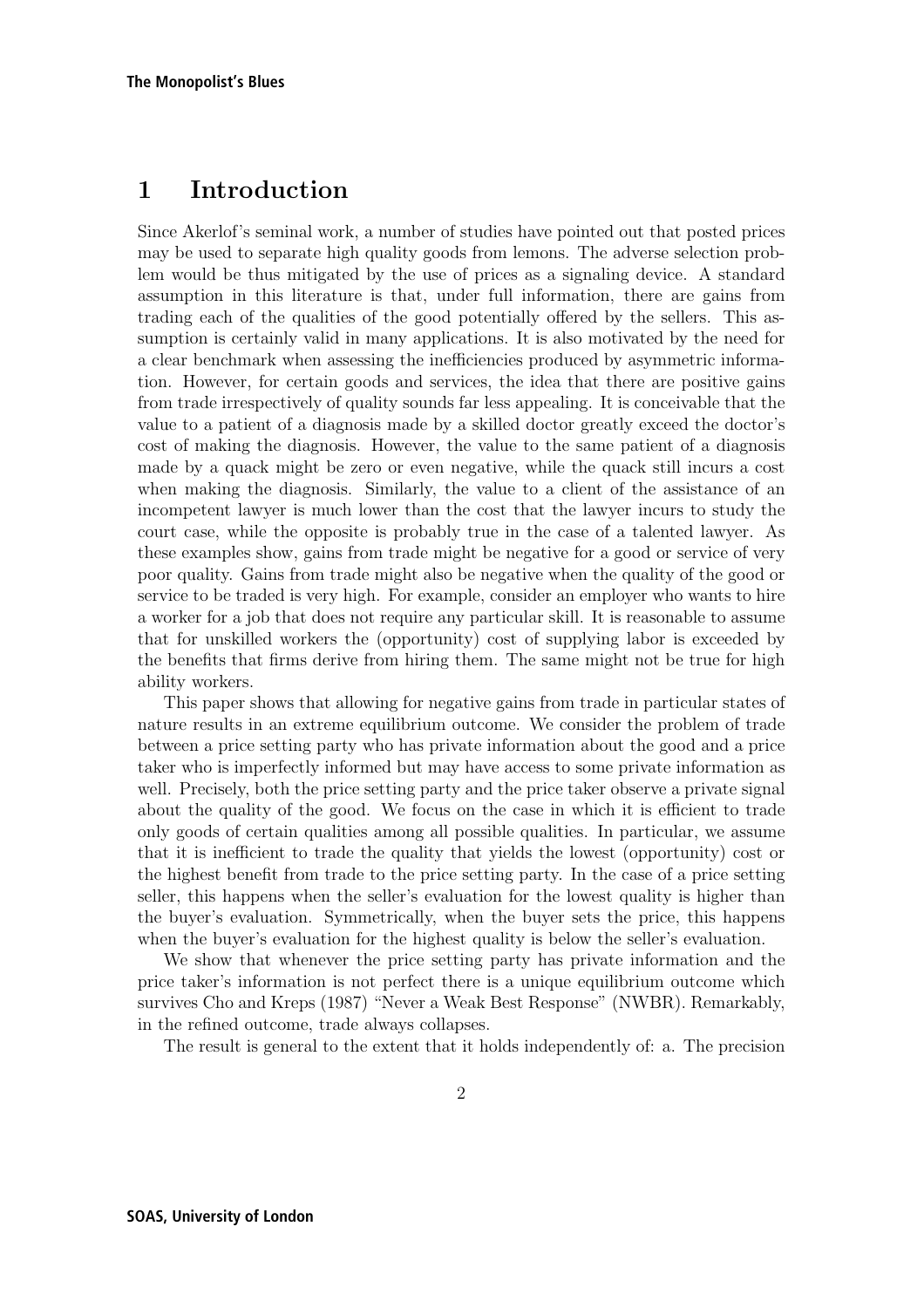of the information available to the parties, b. The relative precision of the information of one party vis-´a-vis the other. For instance, when the seller sets the price, trade collapses even if the buyer's information is extremely precise or if it is extremely precise relative to the seller's information. It is sufficient that the buyer is imperfectly informed and that the seller has some information not directly available to the buyer but potentially revealable through the price choice.<sup>1</sup>

In order to understand the role of price setting, a comparison with a framework in which agents take the price as given may be useful. Consider a standard lemon market populated by a seller and a buyer. Assume that both are price takers but everything else is as in our setting: the seller's (opportunity) cost of selling a low quality good exceeds buyer's evaluation. The opposite is true for a good of high quality. When the probability that the good is of high quality is positive, market breakdown may only occur if information is sufficiently imprecise. As agents' information improves, one can always find prices at which the probability of trade is positive. By contrast, when the seller is price setting, the amount of trade in the refined equilibrium is always zero independently of the quality of information (provided that information is not perfect). The use of prices as signals, far from alleviating the adverse selection problem, might exacerbate it.

The intuition behind the result stems from two observations. The first is that full separation through prices is never incentive compatible. Consider the case of a pricesetting seller and a price-taking buyer and assume that gains from trading are negative for sufficiently low qualities. The only way in which the buyer could give the seller incentives to fully reveal her information through prices is by buying at low prices with a higher probability than at high prices. However, this relationship between price and probability to trade cannot hold when the seller observes a sufficiently bad realization of her private signal. Prices which reveal the bad realization and induce the buyer to buy are always below the minimum price at which the seller is willing to sell.

The second observation relates to the signaling role of prices out of the equilibrium path. It is well known that beliefs satisfying NWBR allow for this type of signaling. The effect of these "out of equilibrium" signals is to destroy any type of pooling that may sustain trade in equilibrium. To gather intuition, consider the previous example and suppose that the seller announces the same equilibrium price for two different realizations of her signal, say good and bad. In the candidate equilibrium, the seller profits less from trading when her signal is good than when is bad. The incentive to deviate from the equilibrium price and announce a higher price is thus affected by the signal realization. According to NWBR, buyer's beliefs should take this difference in incentives into account when observing a deviation. This in turn ensures that, upon receiving a good signal, the seller wants to deviate to a higher price. Any equilibrium

<sup>&</sup>lt;sup>1</sup>The market breakdown outcome is also quite robust. For instance, it is not affected by perturbations of the the payoffs as those used by Ellingsen (1997).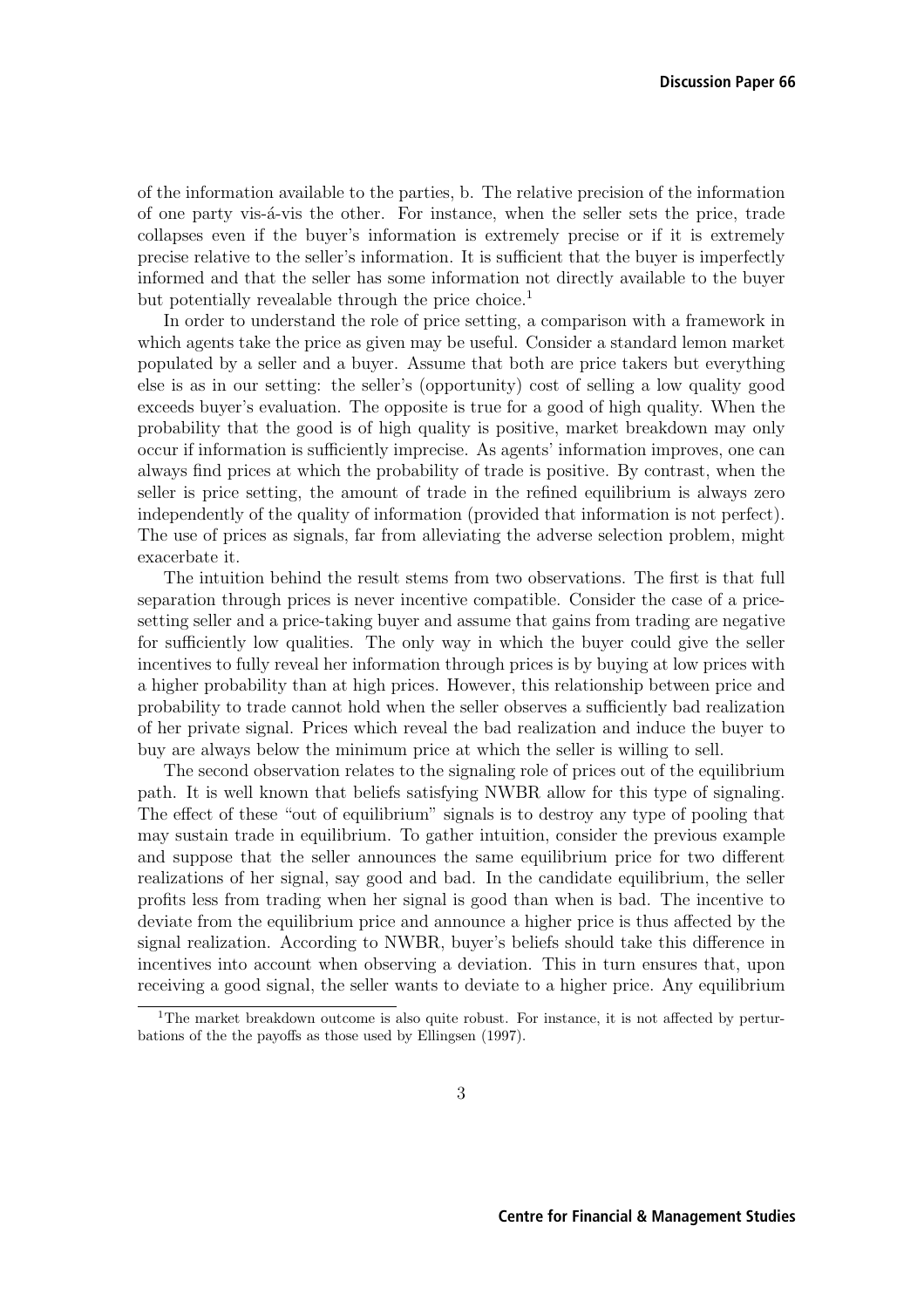in which trade is sustained by pooling is accordingly destroyed.

The signaling role of prices might thus destroy trade, even though trade would be the efficient outcome in some state of nature. An important implication is that the price setting party would be always better off by committing ex-ante to strategies that are not contingent on her private information. This suggests a possible mechanism to restore trade. Assume that the price setting party is able to fully delegate the choice of the price to an uninformed third party, an intermediary, acting at his behest. This delegation provides a commitment device to trade at prices that do not depend on the private information of the price setting party. For example, a doctor could benefit from his professional association setting fees for him. Since the professional association sets fees for a large number of doctors, the fees do not reveal any information about the ability of a specific doctor.<sup>2</sup>

As observed by Matthews (1991), economists have traditionally viewed professional bodies as associations enforcing cartel prices in order to prevent competition among members. While restricting competition is something that these bodies probably do, there could be other equally important reasons for their existence. Indeed, while producers benefit from the formation of cartels in virtually every market, pricesetting associations of producers are not present in every market. Our analysis offers a complementary explanation that may shed light on why this price setting role of professional bodies is more valuable in some markets than in others. According to our model, delegation of the price setting task to an intermediary, such as an association of producers, is more valuable when the buyer is not perfectly informed and evaluates a low quality good or service less than the seller. This may explain why deregulation attempts usually encounter stiffer resistance in particular services such as health care, for instance, than in others. Examples and applications are discussed in section 5. There, we also discuss how the model provides a possible rationale for firms to commit to a uniform wage policy in markets for unskilled labor.

This paper contributes to two different but related strands of the literature. The first is the literature on the signaling role of prices in markets with imperfect information. The second is the literature on the effect of information on trade.

Within the first strand, important contributions including Milgrom and Roberts (1986), Laffont and Maskin (1987), Bagwell and Riordan (1991) Bagwell (1991), Overgard (1987) and Ellingsen (1997) have focused on the case of monopoly. In particular, Bagwell (1991) finds that, with a downward sloping demand, the only equilibrium which satisfies the Intuitive Criterion (Cho and Kreps 1987) is a separating equilib-

<sup>&</sup>lt;sup>2</sup>The rationale for delegation here is different from the standard case in which the principal commits by giving incentives different from his own to a delegate decision maker, as for instance in Fershtman and Judd (1987) and in Persson and Tabellini (1993), or by hiring a delegate decision maker with particular preferences, as in Schelling (1960). Here, the price setting party commits not to reveal information by hiring a delegate decision maker who has no private information or whose action cannot reflect the information of the price setting party.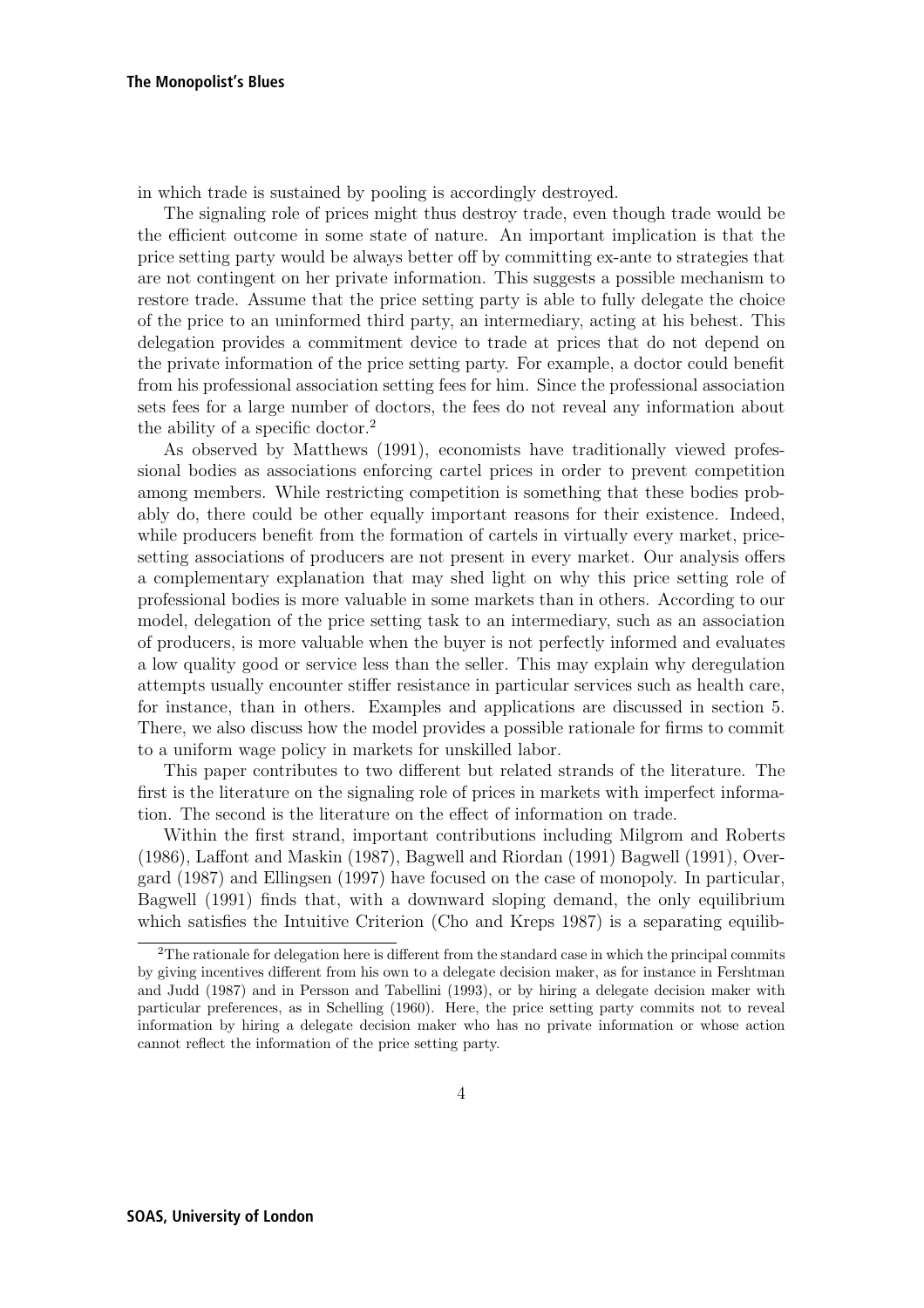rium in which the high quality is traded at a higher price but the amount sold is lower than the amount sold when the quality is low. Ellingsen (1997), who uses a setup more directly comparable with the one developed here, considers a model with one seller and one buyer with inelastic demand. He finds that there is a unique equilibrium which survives D1 (Cho and Kreps 1987) and is fully separating. Finally, Voorneveld and Weibull (2005) characterize all equilibria in a model with a perfectly informed seller and a buyer who observes a private signal. All these models assume that a positive amount of trade is efficient independently of the monopolist's quality. In other words, under full information, there are positive gains from trading each of the qualities of the good. Moreover, none of the mentioned papers considers the case of a seller with imperfect information or the case of a price setting buyer.<sup>3</sup>

Within the second strand of literature, Levin (2001) considers a model in which both buyer and seller are price taker. He finds that the relationship between information asymmetries and trade is not monotonic. Kessler (2001), in a competitive market, finds similar results by varying the fraction of informed sellers. We show, in a price setting contest, that there is a discontinuity of the refined equilibrium in the precision of information available. When the price setting party has perfect information, the amount of trade drops from the full information level to zero as soon as the price taker's information becomes noisy.<sup>4</sup> Finally, in an informed-principal framework, Ottaviani and Prat (2001) show that the principal always benefits from committing to directly reveal the information that can be guessed through the contract he offers and destroying the rest. In our setup, in which direct revelation is not possible, the monopolist is always better off by committing to a "contract" that does not reveal any information.

The paper is organized as follows. Section two considers the case of a price-setting seller. Section three extends the results to the case of a price-setting buyer. Section four illustrates the benefits of delegation. Section five discusses examples and applications. Section six concludes.

# **2 The Price-Setting Seller Model**

A seller  $(S)$  is endowed with one unit of a good. The quality q of the good can be either high  $(H)$  or low  $(L)$ . A buyer  $(B)$  has inelastic demand and consumes either one unit or nothing. The timing of the game is as follows. At stage 0 Nature draws

<sup>&</sup>lt;sup>3</sup>Wilson (1980) considers the case of price setting buyers in a market populated by many agents. However, differently from our setup, the price taking sellers are perfectly informed.

<sup>&</sup>lt;sup>4</sup>Mailath et al (1993) use a similar discontinuity argument to criticize the use of refinements based on forward induction. While we do not have strong views on the issue, we believe that the use of a forward induction refinement makes our results more directly comparable with the existing literature on the signaling role of prices (see for example Milgrom and Roberts (1986), Bagwell and Riordan (1991) Bagwell (1991), and Ellingsen (1997)).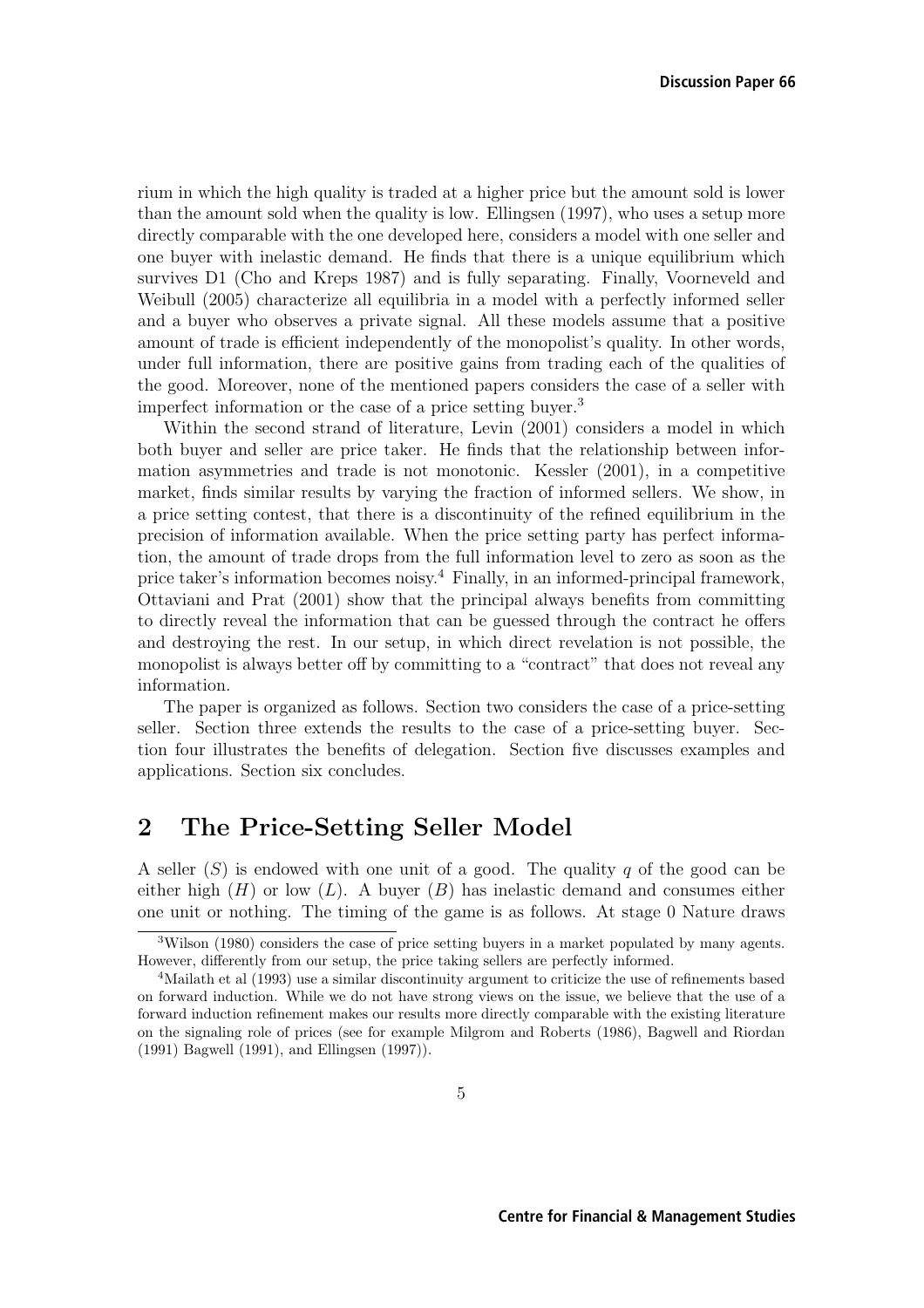$q \in \{H, L\}$  from a Bernoulli distribution with  $Pr(q = H) = \lambda$  and  $Pr(q = L) = 1 - \lambda$ . At stage 1, either S or both S and B exogenously receive some private information about the quality of the good (see below). At stage 2,  $S$  announces a price  $p$  at which he is willing to trade. The price announced by  $S$  is assumed to be a take-it-or-leave-it offer. At stage 3,  $B$  observes  $p$  and chooses whether to buy or not. Finally, at stage 4, payoffs are realized.

As for the information available to  $S$  and  $B$ , we first consider the *extreme case* in which  $S$  is perfectly informed while  $B$  only relies on prior information and on the information conveyed by the price. We then turn attention to the general case in which both S and B receive a private signal,  $s_S$  and  $s_B$  respectively.

Seller S values a high quality good  $v_H$  and a low quality good  $v_L < v_H$ . Alternatively,  $v_q$ ,  $q = L, H$ , can be viewed as the cost of producing a good of quality q (provided that production occurs conditional on trade). B values a high quality good  $u_H$  and a low quality good  $u_L < u_H$ . We assume  $u_H > v_H$  and  $u_L < v_L$  such that there is a potential gain from trading the high quality and a potential loss from trading the low quality. The last assumption is an aspect in which this model departs from the existing literature. As discussed in the introduction, one can think of several examples in which this assumption is appropriate, including professional advise by physicians, engineers, psychologists, etc.

The equilibrium concept we use is Perfect Bayesian Equilibrium (PBE). We give the definition for the general case. Denote with  $\mu(s_S|p, s_B)$  the belief function giving B's probability assessment that S has observed a signal realization  $s_S$  given p and  $s_B$ . A PBE for the general case is a strategy profile for S and B and a belief function  $\mu^*(s_S|p, s_B)$  which satisfy the usual conditions: 1) S's best reply, 2) B's best reply, 3) consistency of  $\mu^*(s_S|p, s_B)$  for all p that are announced with positive probability in equilibrium. In order to avoid the common "unsent message" problem, we refine the PBE concept with Cho and Kreps (1987) version of "Never a Weak Best Response" (NWBR). Intuitively, for any  $p$  that is announced with probability zero in equilibrium, if the set of B's best responses for which a seller observing  $s_S$  weakly benefits from announcing  $p$  (relative to his equilibrium payoff) is contained in the set for which a seller observing  $s'_{S} > s_{S}$  strictly benefits, then B, upon observing p, assigns probability zero to  $s<sub>S</sub>$ .

Before characterizing the equilibrium, it is worth considering the first best benchmark. With full information trade only occurs if the seller is of type H. Thus, total<br>expected surplus is  $W^{FI} = \lambda [u_{tt} - u_{tt}]$ . Since S is able to extract all the surplus from expected surplus is  $W^{FI} = \lambda [u_H - v_H]$ . Since S is able to extract all the surplus from B under full information. S's profits are equal to  $W^{FI}$ B under full information, S's profits are equal to  $W^{FI}$ .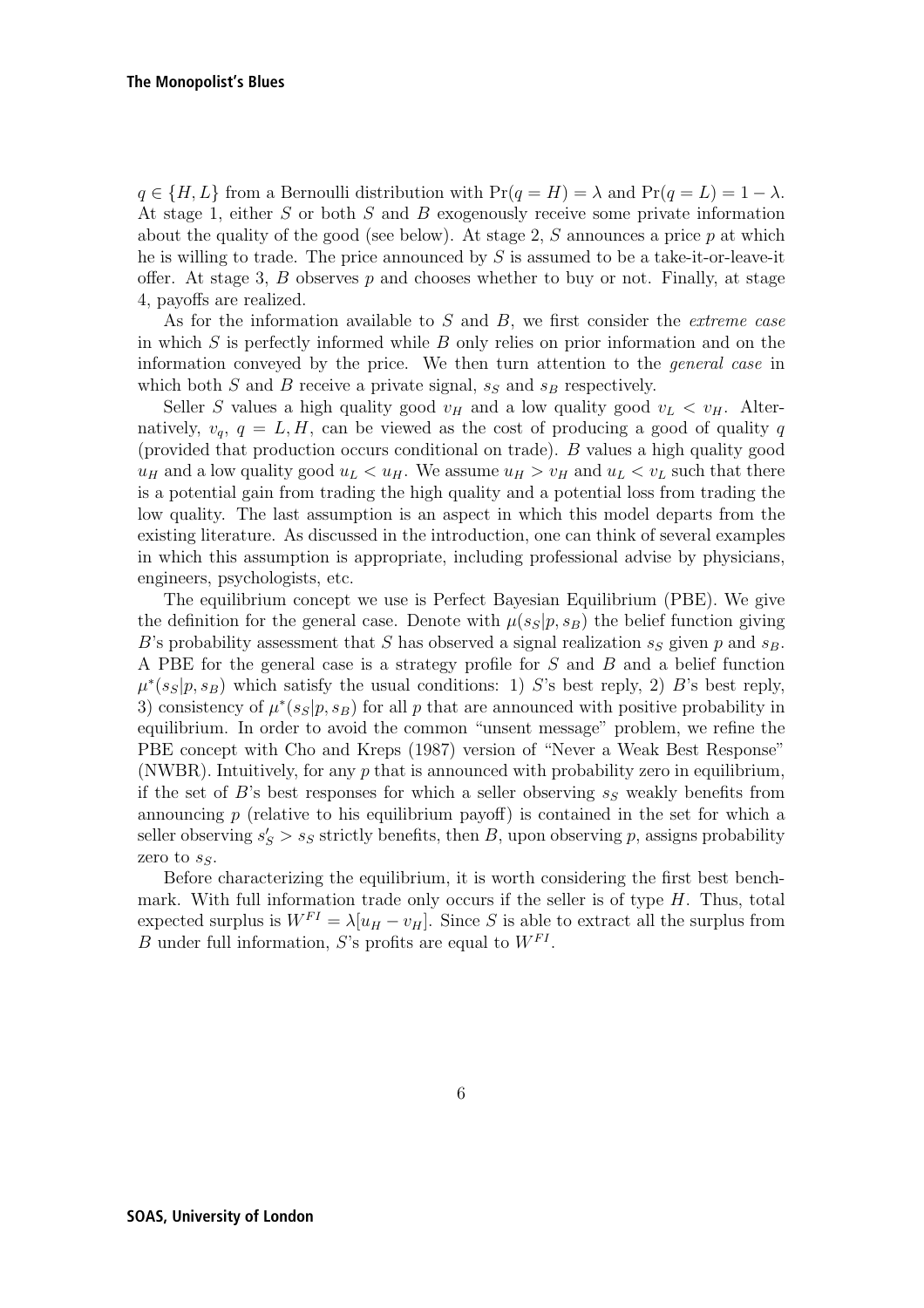## **2.1 The extreme case:** S **is perfectly informed and** B **has no private information**

This section illustrates how the market breaks down in the extreme case in which the seller has perfect information and the buyer combines prior information with information conveyed by the price. In the next section we consider the general case in which both B and S receive a private signal.

Let  $\mu(q|p)$  denote B's beliefs on the quality of the good upon observing p. The application of NWBR is straightforward in this case. Consider a deviation p. If the set of B's mixed best responses for which type  $H$  strictly benefits (relative to his equilibrium payoff) contains the set for which type L weakly benefits, then  $\mu^*(L|p) = 0$ .

**Proposition 1.** There is a unique NWBR-refined equilibrium outcome, and this is such that no trade occurs.

The proof uses two arguments. First, there is no separating equilibrium in which trade occurs. Intuitively, type  $L$  can only trade by mimicking type  $H$  so that separation is never incentive compatible. Second, no pooling or hybrid equilibrium survives NWBR. If a price  $p$  is announced by both types, a type  $H$  seller always prefers to deviate to a price higher than  $p$  in order to signal his type. The intuition here is that trading at p is relatively more costly for type H since  $v_H > v_L$ . The potential gain from a deviation  $p' > p$ , relative to the equilibrium payoff, is higher for type H than for type  $L$ . It follows that type  $H$  is "more seemly" to benefit from the deviation. Hence,  $B$  should believe that the deviation comes from type  $H$ . This in turn implies that it is always profitable to deviate to some  $p'$ , thus destroying any pooling or hybrid equilibria equilibria.

Differently from Akerlof (1970), the market breakdown is not induced by a downward pressure on the price due to adverse selection. Here, the market breakdown is caused by an upward pressure on the price driven by signaling concerns. The main effects at work can be metaphorically described as an "upward race". Given pooling, type  $H$  increases his price to differentiate himself from type  $L$ . Given separation, type L increases his price to mimic type H. When the price reaches  $u_H$ , no further upward deviation is possible, since  $B$  would never buy at higher prices. However, if both types announce  $p = u_H$ , B replies by not buying. Hence, the only refined equilibrium is one in which the market breaks down. Clearly, this equilibrium is sustained by off-equilibrium beliefs which give a weight large enough to type L. This is robust to NWBR since both types make zero surplus. It follows that both types have the same incentive to deviate to any  $p > v_H$ .

It is immediate to show that NWBR-refined outcome survives (unobserved) small perturbations of the buyer's evaluation, as in Ellingsen (1997). This suggests that the market breakdown result is not a consequence of the inelasticity of demand.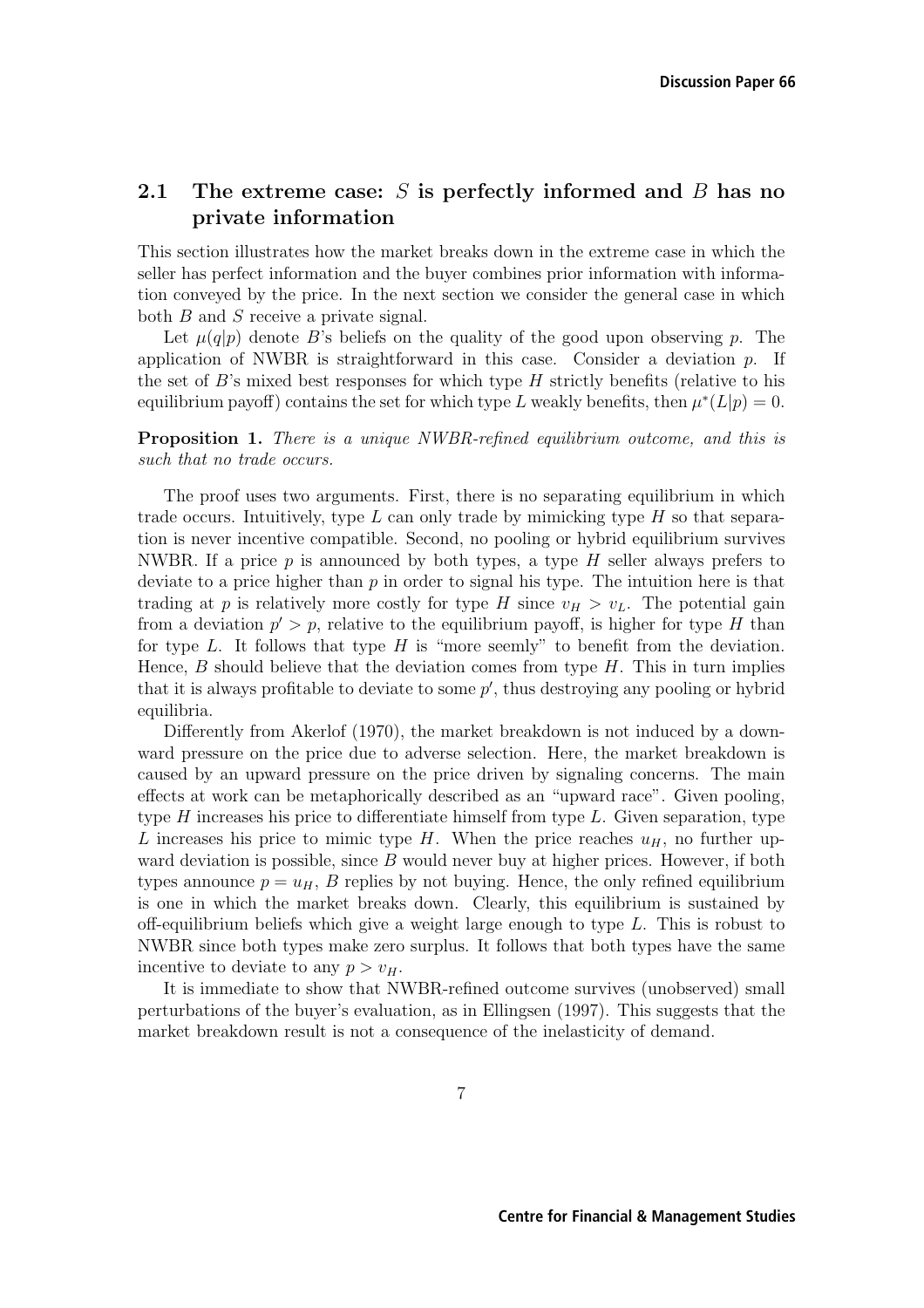### **2.2 The general case: both** S **and** B **observe a private signal**

In this section we consider the general case in which both  $S$  and  $B$  observe a private signal about the quality of the good. The timing of the game is as follows. At stage 0, Nature draws  $q \in \{H, L\}$ . At stage 1, both S and B observe a private signal  $(s_S)$ and  $s_B$  respectively). At stage 2, S announces a price p. At stage 3, B observes p and decides whether to buy or not. Finally, at stage 4, payoffs are realized.

The signals  $s_B \in [s_B, \overline{s}_B]$  and  $s_S \in [s_S, \overline{s}_S]$  received by B and S are assumed to be independently drawn conditional on quality  $q$ . The density function for  $s_B$  is denoted with  $f(s_B|q)$  and the cumulative with  $F(s_B|q)$ . The density function for  $s_S$  is denoted with  $g(s_S|q)$  and the cumulative with  $G(s_S|q)$ . We impose standard restrictions on  $f(.|q)$  and  $g(.|q)$ :

**Assumption 1.**  $f(.|q)$  and  $g(.|q)$ :

- 1. are continuous with full support;
- 2. satisfy the Monotonic Likelihood Ratio Property, i.e.

$$
\frac{f(s_B|H)}{f(s_B|L)} \text{ is increasing in } s_B \tag{1}
$$

$$
\frac{g(s_S|H)}{g(s_S|L)} \text{ is increasing in } s_S \tag{2}
$$

and the above ratios have full support  $(0, \infty)$ .

The main result of this section is the following.

**Proposition 2.** Assume that  $f(|q)$  is non-degenerate and satisfies assumption 1. Then in both of the two following cases:

- 1.  $q(.|q)$  is non-degenerate and satisfies assumption 1,
- 2. S is perfectly informed so that  $q(.)q)$  is degenerate,

there is a unique NWBR-refined equilibrium outcome, and this is such that no trade occurs.

In order to understand the intuition, it is worth analyzing the extent of the result. The results of proposition 1 not only apply to the case in which  $S$  receives a more precise signal than  $B$ , but also to the case in which  $B$  observes a more precise signal than S. Since proposition 2 holds for all non-degenerate distributions of  $B$ 's signal, the only robust equilibrium is such that no trade ever occurs, even when B has better information. In other words, in order to have trade collapsing, it does not matter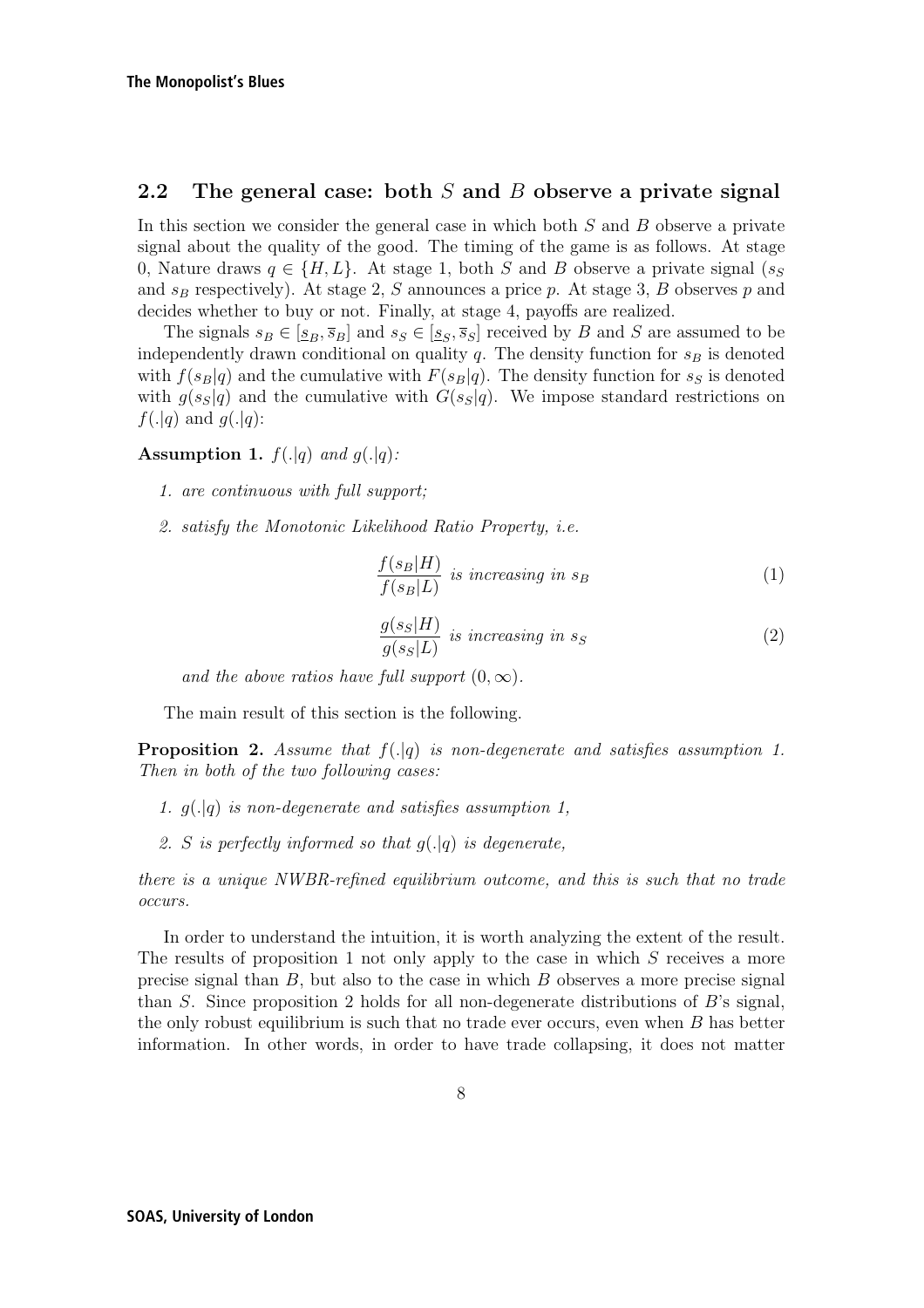whether the seller is more informed than the buyer. It is sufficient that the seller have some private information which could be potentially disclosed through the price choice. It follows that the impossibility of trade is more pervasive than in a standard adverse selection model in which agents are price-takers. The ability of the seller to convey information through prices amplifies the effect of adverse selection rather than reducing it.

As in the previous section, the result relies on the impossibility of separating equilibria and on the fact that pooling and hybrid do not pass NWBR. We sketch the argument for the case in which  $g(.|q)$  is non-degenerate. In this case, S's evaluation is a function of his signal  $s_S$ . It can be shown that if S weakly prefers to announce p to  $p' < p$  when he has a low evaluation of the good, then he strictly prefers to announce  $p$  when he has a high evaluation. Intuitively, this sorting condition ensures that higher prices correspond to higher valuations of S. B decides to buy only if the realization of his signal  $s_B$  is above a certain threshold which depends on the price announced by S. In a separating equilibrium, lower prices have two opposite effects on  $B$ 's willingness to buy. They reduce  $B$ 's threshold since he has to pay less for the good (direct effect), and increase  $B$ 's threshold since they signal that  $S$  has a low evaluation (signaling effect). For a separating equilibrium to be viable, the direct effect should always prevail. The probability to sell must be decreasing in the price in order to provide incentives for S to announce low prices when his evaluation is low. However, for low enough realizations of S's signal, the price should drop below  $v_L$  to ensure that the probability with which B buys does not go to zero, since  $v_L > u_L$ . This cannot happen since S always loses from any  $p < v<sub>L</sub>$ . Hence, the signaling effect prevails and no separating is possible.

Let us now focus on pooling and hybrid. In these equilibria, the same price  $p$ is announced for different evaluations of S. The sorting condition implies that, for any B's response, a seller with a given evaluation prefers to deviate to a higher price whenever a seller with a lower evaluation weakly prefers to deviate. Intuitively,  $B$ , upon observing a deviation to a higher price, infers that the deviation comes from the type of seller who gains more from deviating, relative to his equilibrium payoff (NWBR). This is always the type with the highest signal among the signals for which S announces p. Clearly, these out of equilibrium beliefs provide S with a strong incentive to raise the price.

These results point out an intrinsic instability of the equilibrium: as soon as the information is perturbed, the equilibrium outcome radically changes. To see this, consider the case in which the precision of the private signals is almost perfect so that the game approximates the full information game. Since proposition 2 holds for all non-degenerate distributions, the amount of trade is discontinuous with respect to the precision of the signals. Whenever a negligible amount of noise is introduced, the amount of trade drops from the full information level to zero. In particular,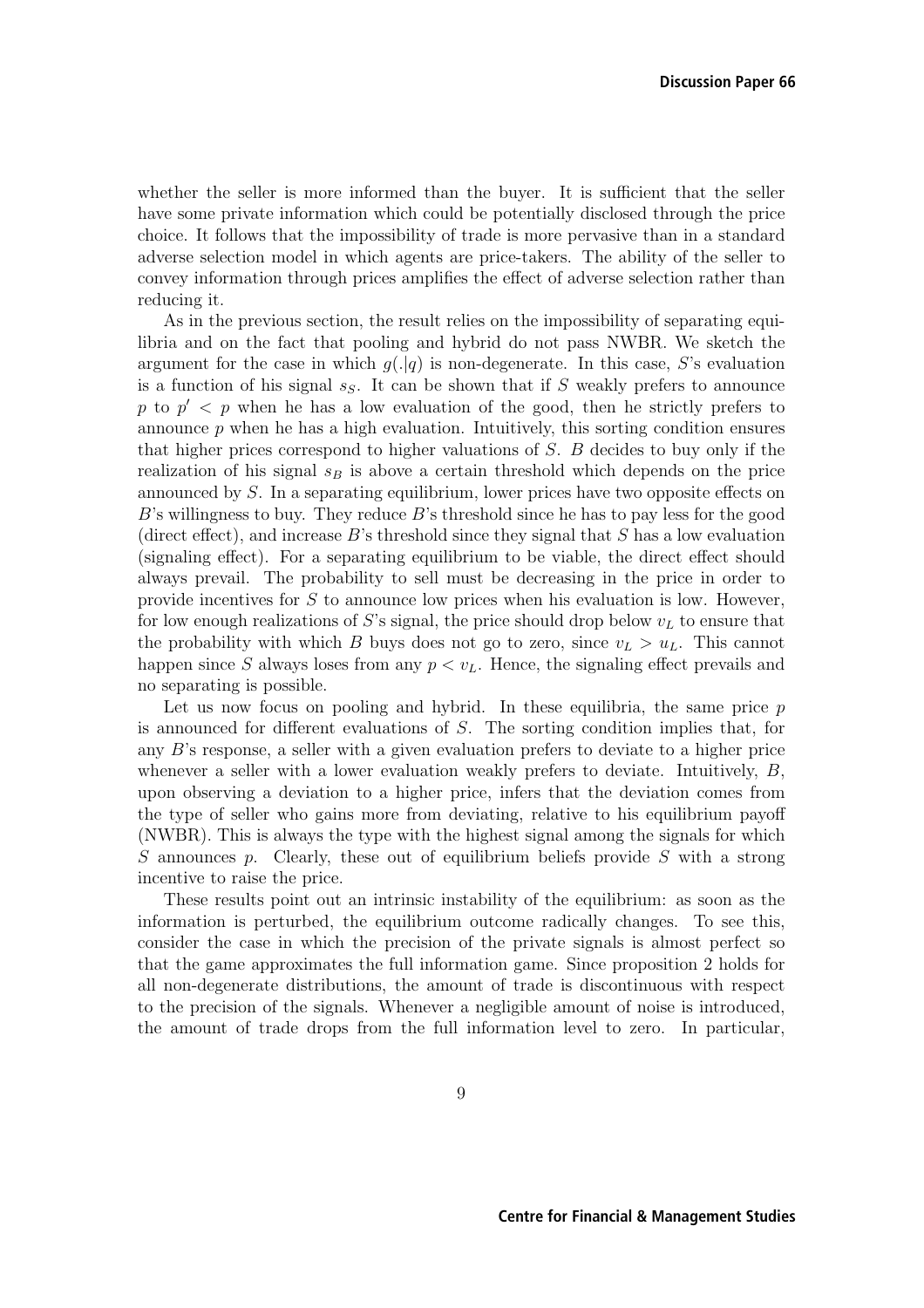since proposition 2 holds even if  $S$  has perfect information, it is sufficient a small perturbation of B's information for trade to collapse entirely.

# **3 The Price-Setting Buyer Model**

This section considers the case in which  $B$  sets the price. We maintain the assumption that  $v_H > v_L$  and  $u_H > u_L$ , but we now assume that potential gains from trading the low quality are positive and potential gains from trading the high quality are negative. It is shown that this game is symmetric to the one in which the  $S$  sets the price: whenever  $u_L > v_L$  and  $u_H < v_H$ , all results found in the previous section apply.

The timing of the game is as follows. At stage 0, Nature draws  $q \in \{H, L\}$ . At stage 1, either B or both S and B exogenously receive some private information about the quality of the good. At stage 2,  $B$  announces a price  $p$  at which he is willing to trade. At stage 3,  $S$  observes  $p$  and chooses whether to sell or not. Finally, at stage 4, payoffs are realized.

**Proposition 3.** When B sets the price the results are symmetric to those of propositions 1 and 2. In particular, if  $q(|q|)$  is non-degenerate and satisfies assumption 1, in both of the following cases:

- 1.  $f(.|q)$  is non-degenerate and satisfies assumption 1,
- 2. B is perfectly informed so that  $f(.|q)$  is degenerate,

there is a unique NWBR-refined equilibrium outcome and is such that no trade occurs.

The proof relies on a symmetry argument. The game in which B sets the price and  $u_H < v_H$  is symmetric to the game in which S sets the price and  $u_L < v_L$ . Hence, the same results apply.

The intuition is again that separating equilibria are not possible. In a separating equilibrium, B should announce a higher price whenever he has a higher evaluation. As before, lower prices have both a negative (direct) effect and a positive (signaling) effect on  $S$ 's willingness to trade. In order to give incentive to  $B$  to reveal his evaluation through the price, the direct effect should always prevail. This does not happen when B observes very high realizations of his signal and thus has a high valuation. The price that B should announce to make S willing to sell should jump above  $u_H$  which is always dominated for B. Hence, for evaluations high enough, B would pretend that his evaluation is low by announcing a low price.

As for pooling and hybrid equilibria, they never pass NWBR. In pooling and hybrid, the same price is announced for different evaluations. The lower the signal received by  $B$ , the higher is the incentive to deviate to a lower price. NWBR implies that S's off-equilibrium beliefs take this into account. This in turn makes the deviation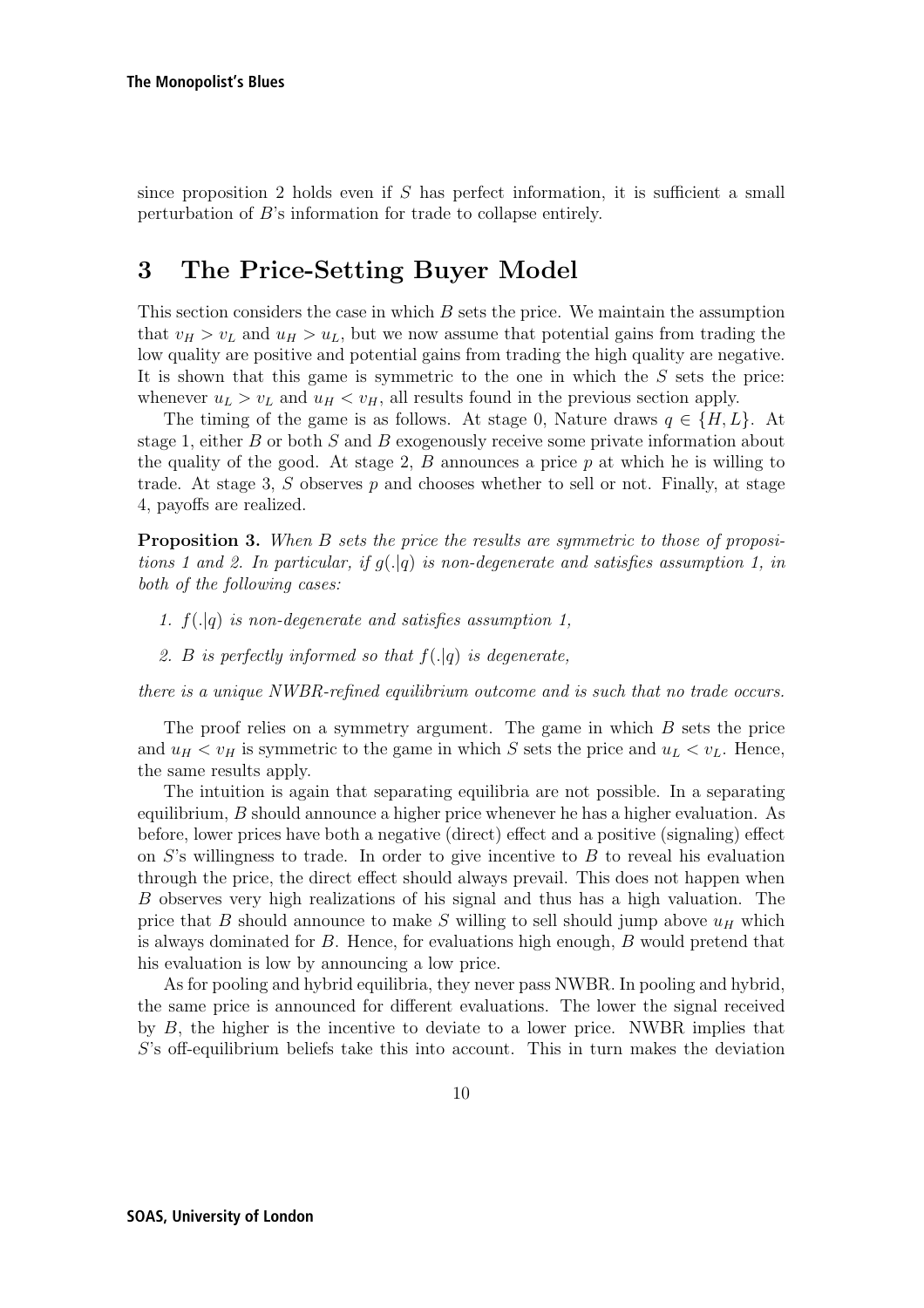profitable for B. Intuitively, B wants to lower the price when his evaluation is low in order to differentiate himself. On the other hand, he wants to lower the price when his evaluation is high to mimic a low evaluation buyer. This ensures that the price eventually reaches  $v<sub>L</sub>$  at which no trade occurs.

In the next section we show that if the buyer committed to a price higher than  $v_L$ before observing his signal, trade would occur with probability bounded away from zero. Section 5 uses this intuition to explain why employers in the market for unskilled jobs could benefit from committing to an equal wage policy. In other words, the employer can increase its profits by committing to offer the same wage to all workers with similar duties independently of the worker-specific information received. Trade unions may thus act as a commitment device for the employer.

# **4 Delegation of Price Decisions to an Uninformed Party**

The previous sections show that, when the party setting the price has private information, market breakdown is a pervasive phenomenon. If one believes that NWBR is a sensible refinement, then our analysis suggests that absence of trade is the most reasonable outcome. Even if one considers NWBR an excessively strong refinement which may sometimes eliminate reasonable equilibria, our results still show that the equilibrium with no trade cannot be dismissed as the product of peculiar off-equilibrium beliefs.

Either way, it is interesting to ask whether mechanisms can be put into place to prevent trade from completely collapsing. A natural mechanism is repeated interaction. However, repeated interaction might not be feasible in some circumstances. A different (partial) solution would be giving the right to set the price to the buyer when his evaluation for the low quality is lower than the seller's, and to the seller when his evaluation for the high quality exceeds that of the buyer. However, this would require parties to voluntarily renounce to their price setting power in favor of their counterparty.

A more sensible mechanism from the price-setting party viewpoint, is to commit ex-ante to a pricing policy that is independent of his information. In this way, the price-setting party can avoid to reveal his information through prices and a positive amount of trade is restored. A possible way to commit is to delegate pricing decisions to an uninformed third party acting in the interest of the price setting party. In the next section, we provide examples in which this type of mechanism is at work.

For simplicity, we consider the case in which S is price setting,  $v_L > u_L$ , and  $v_H < u_H$ . The same results apply to the case in which B is price setting,  $v_L < u_L$ , and  $v_H > u_H$ . Assume now that S is able to delegate the price choice to an uninformed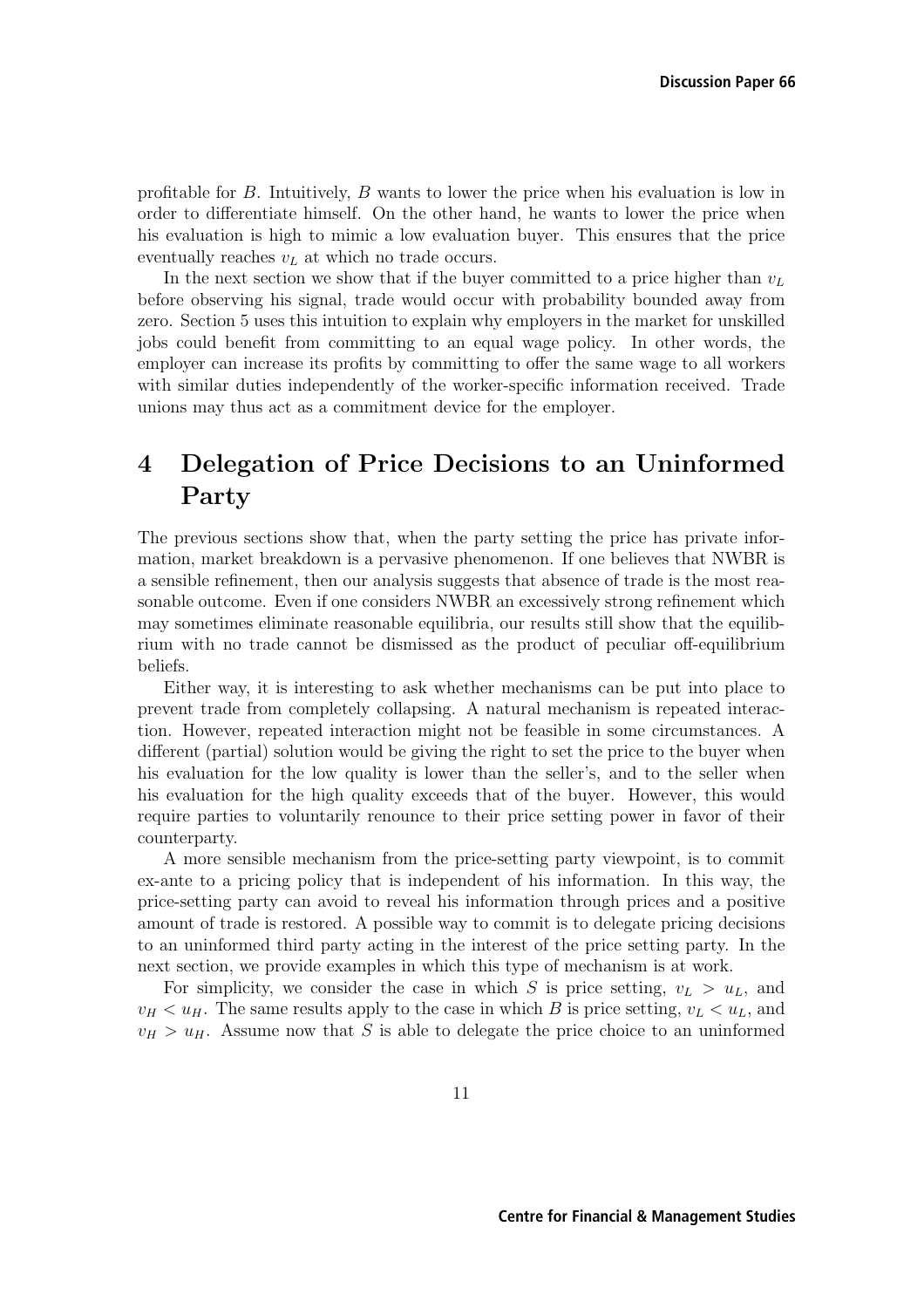agent D. This agent chooses  $p^D$  in order to maximize S's ex-ante expected profits. We assume that  $S$  is bound to sell at the price announced by  $D$ . The next result illustrates the benefits of delegation.

**Proposition 4.** Under delegation the expected amount of trade, S's expected profits, and expected total surplus are bounded away from zero.

The proof relies on the fact that D, by announcing some price  $p^D \in (v_H, u_H)$  is always able to achieve a positive probability of trade. Intuitively,  $S$  is always willing to trade at  $p^D$ . As for B, he is willing to trade at  $p^D$  for high realizations of his signal. The surplus is lower than the first best level since  $B$  can make two types of errors: buying when  $q = L$  (type I) and not buying when  $q = H$  (type II). The reason why total expected surplus is positive is that  $B$  chooses a threshold value on his signal to optimally exploit the trade-off between the two types of errors. Therefore, B's losses never outweigh his gains in expectations.

In general, the surplus under delegation is less than the first best. However, for the case of two qualities, the surplus under delegation converges to the first best as the precision of  $B$ 's signal goes to infinity. Intuitively, as  $B$ 's information becomes perfect, the probabilities to commit both type I and type II errors converge to zero. This result however does not hold in general if we consider more than two qualities. Consider the case of potential gains from trading more than one quality and assume that  $D$  can announce only one price. To gather intuition, suppose there are three qualities  $(L, M, H)$  such that  $v_H > v_M > v_L$  and  $u_H > u_M > u_L$ . Assume that gains from trading quality M are positive, i.e.  $u_M > v_M$ . Under full information trade would occur at two different prices in this case. If  $D$  can announce only one price, the upper bound of the surplus generated by trade is lower than the first best.

# **5 Examples and Applications**

In this section we discuss a possible example in which the seller delegates the choice of the price to third parties: professional bodies. We also discuss an application of the price setting buyer model which provides a possible rationale for trade unions in the market for unskilled jobs.

## **5.1 Professional Bodies**

Professional services provide a number of examples of situations in which the value of a low quality service is higher for the seller than for the buyer. Practitioners bear a positive cost to provide a low quality service whereas the utility for the customer may be zero or even negative, as in the case of a physician making a wrong diagnosis or a dentist using non-sterile instruments. In many countries, however, practitioners do not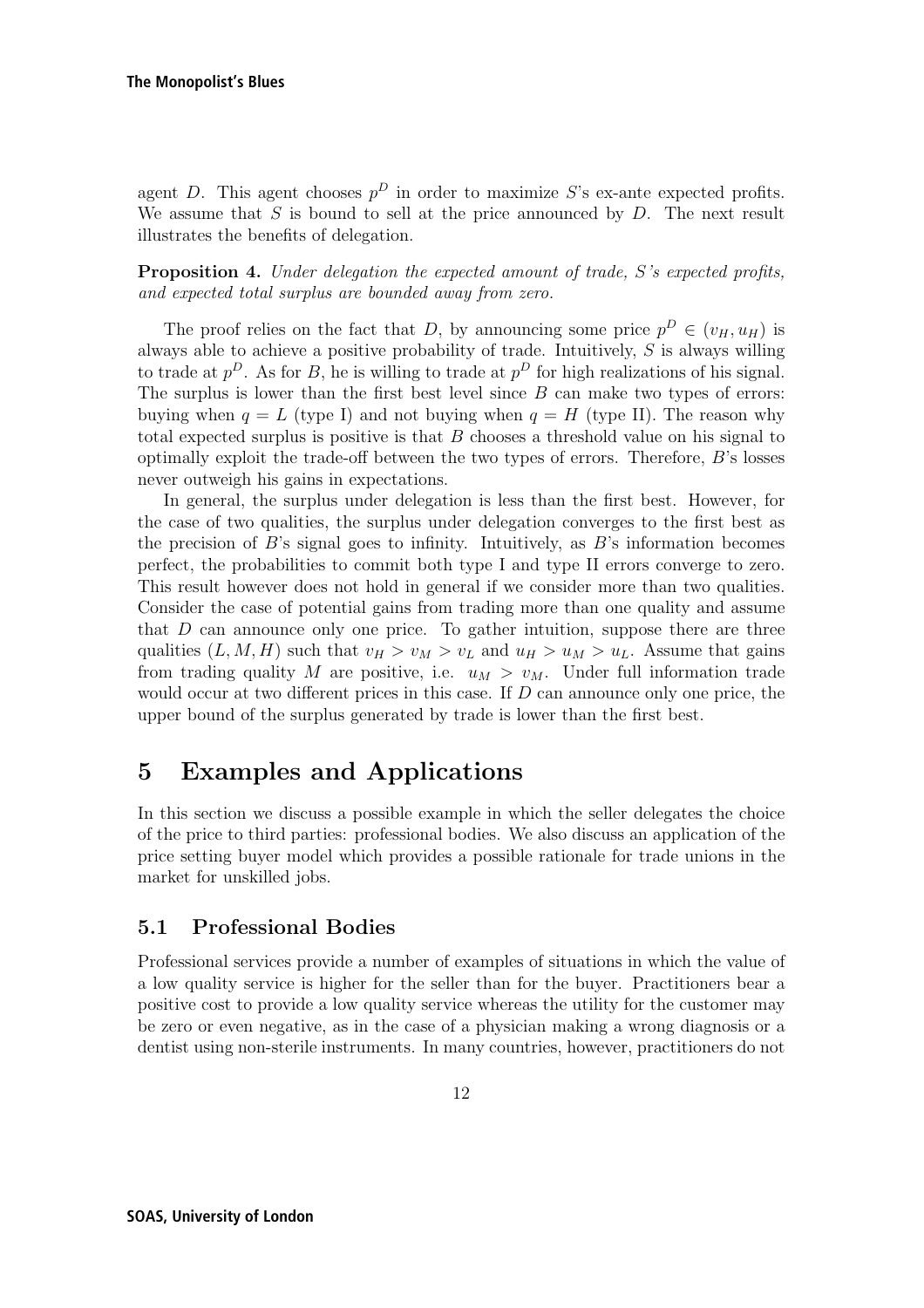set fees directly. A professional association or the government often set fees in their stead. In many cases, they are even forbidden to advertise their fees. Independently of whether fee scales are considered as mandatory or just "recommended" by the professional association, the members tend to consider them as binding.<sup>5</sup> Since the professional body typically sets the fees for a large number of members, these convey no information about the quality of a specific practitioner.

Economists have traditionally viewed professional bodies as associations enforcing cartel prices in order to prevent competition among members (Matthews 1991). We do not deny that this is a sensible explanation for the existence of professional bodies. Our results provide a complementary explanation which can shed light on some features of professional bodies that are not fully explained by the traditional view. For instance, our results may explain why this price setting function of professional associations has survived in service markets such as health but not in other markets such as interior design or decoration. Moreover, they may explain why some professional associations set maximum fees.<sup>6</sup> These are clearly of no help in preventing undercutting. By contrast, in our model, a maximum price between buyer and seller evaluation for the high quality could produce a positive amount of trade.

## **5.2 The Market for Unskilled Labor**

Consider the problem of an employer (buyer) who wants to hire a worker (seller) for an unskilled job. The worker's ability can be either high or low. The worker has private but imperfect information about his ability. The firm also obtains private information through selection procedures, references, etc. Hence, both the worker and the firm observe a private signal relative to the worker's ability. Given that the job does not require any particular training or skill, it is reasonable to assume that the cost of taking up the job to a high ability worker (including forgone opportunities) exceeds the benefit to the firm, while the benefit exceeds the cost if the worker is low ability. If the employer is price setting, our results suggest that it would be mutually beneficial if the employer committed to a wage before collecting any information about the candidate. Committing to a wage between  $v<sub>L</sub>$  and  $u<sub>L</sub>$  always ensures a positive probability of trade. This commitment would prevent the employer from deviating to lower wages in order to signal that he has a low evaluation of the worker's ability. For most unskilled jobs, wages are negotiated by trade unions for all workers. Typically,

<sup>5</sup>Shinnick and Stephen (2000), citing the Monopolies and Mergers Commission, report "... although disciplinary action could not be taken specifically for breach of a recommended scale, the fact that the fees charged were not in accordance with the scale might in some circumstances be quoted in support of a charge of breach of some other rule .... such that the established practitioner would not depart more readily from a 'recommended' scale than from a mandatory scale."

<sup>6</sup>For instance, the Professional Board for Psychology in South Africa sets "Ethical Tariffs" that provide a ceiling to the rates chargeable by the members.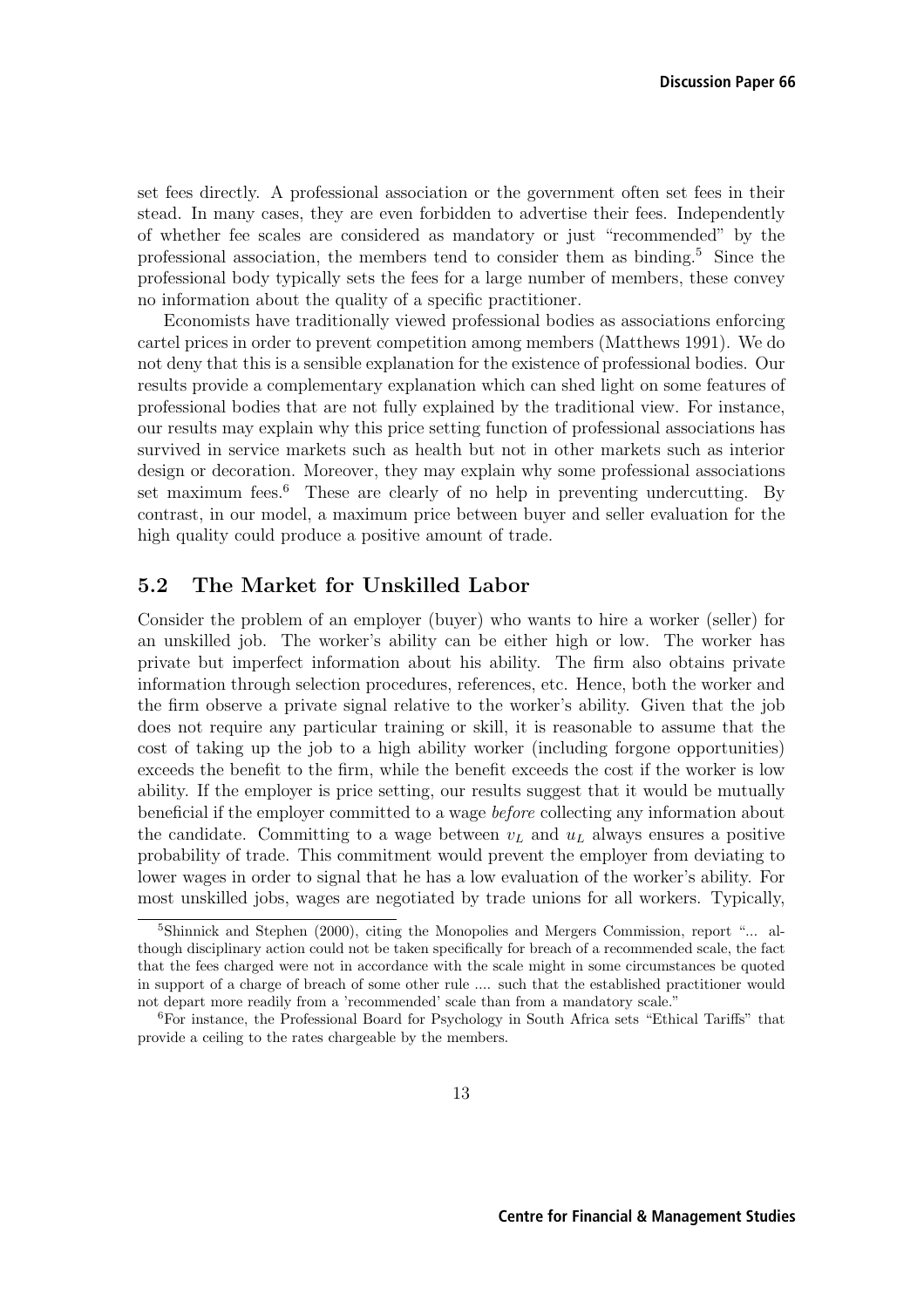a stated objective of trade unions is equal treatment for all workers doing the same type of job. Interestingly, our results suggest that also the employer could benefit from being constrained to offering equal wage treatment to all workers.

# **6 Conclusions**

We considered a model of monopoly/monopsony with two-sided private information. Our results showed that, under empirically relevant assumptions, the only NWBRrefined equilibrium outcome involves complete market breakdown. We also found that a positive amount of trade can be restored if the price-setting party delegates the choice of the price to an uninformed agent. The model can be extended in several ways. First, it would be interesting to investigate under what conditions trade would occur in a model in which the action space is not restricted to the price choice. The price setting party may have other ways to signal quality in addition to the price (e.g. advertising). Second, the assumption that the price set by the delegated decision maker reflect only publicly available information is reasonable in some applications, such as professional bodies for instance, but not in others. Since in our model this assumption is necessary to produce a positive amount of trade, it is interesting to assess under what conditions trade is possible when the delegated decision maker has private information. In particular, we would like to explore whether a conflict of interests between the delegated decision maker and the price setting party may produce a positive amount of trade in equilibrium even when the first has private information.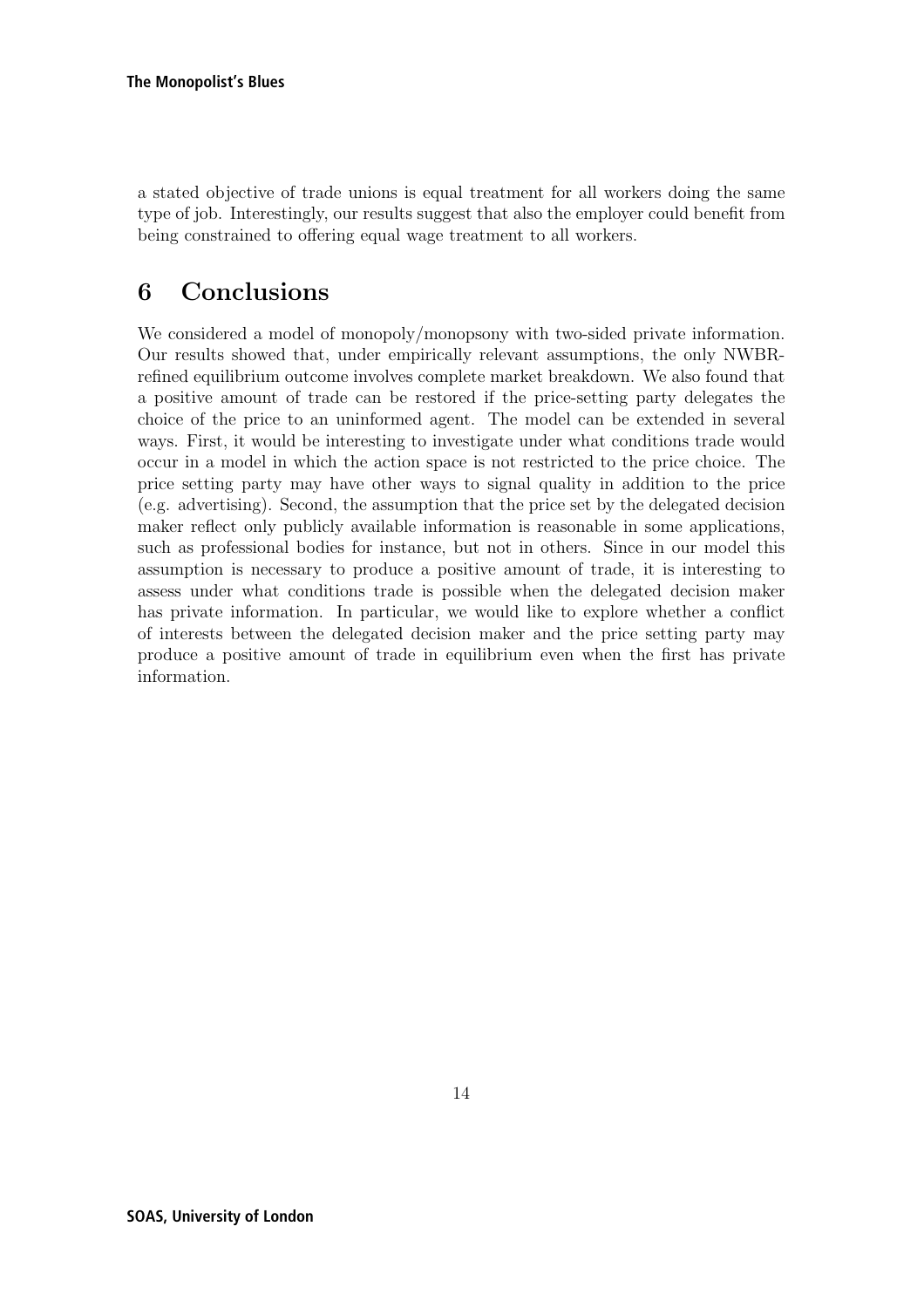# **A Appendix**

## **A.1 Proof of Proposition 1**

The proposition is proved in three steps. We first prove that there is no separating equilibrium in which trade occurs. Then we prove that no NWBR-refined equilibrium in which trade occurs can involve any type of pooling. Finally, we prove that outcome involving market breakdown is a NWBR-refined equilibrium.

**Lemma 1.** There is no fully separating equilibrium in which trade occurs.

Let  $P_L$  and  $P_H$  be the set of prices announced in equilibrium by type L and H respectively. If  $P_L \cap P_H = \emptyset$ , type L is never able to trade. However, type L would benefit from trading at any  $p \in P_H$  if p is optimal for type H. Hence, type L would always try to mimic type H.

**Lemma 2.** No NWBR-refined equilibrium in which trade occurs can be a pooling or a hybrid equilibrium.

Consider a pooling/hybrid equilibrium with trade. Let  $\hat{p}$  be some price at which pooling occurs. Suppose that type H announces  $\hat{p}$  with probability  $\beta_H$  (possibly 1) and type L announces  $\hat{p}$  with probability  $\beta_L$  (possibly 1). Then B's expected utility at  $\hat{p}$  is:

$$
\frac{\lambda \beta_H}{\lambda \beta_H + (1 - \lambda)\beta_L} u_H + \frac{(1 - \lambda)\beta_L}{\lambda \beta_H + (1 - \lambda)\beta_L} u_L - \hat{p}
$$
\n(A.1)

Let  $\hat{\alpha}$  be the (possibly 1) probability with which B buys at  $\hat{p}$ . Payoff at  $\hat{p}$  for H is:

$$
\hat{\alpha}(\hat{p} - v_H) \tag{A.2}
$$

payoff for  $L$  is:

$$
\hat{\alpha}(\hat{p} - v_L) \tag{A.3}
$$

Consider a deviation  $p$  and assume that the buyer, upon observing  $p$ , buys with probability  $\alpha$ . Then type L is eliminated according to NWBR if, for all  $\alpha$  such that

$$
\alpha(p - v_L) \ge \hat{\alpha}(\hat{p} - v_L),\tag{A.4}
$$

the following holds:

$$
\alpha(p - v_H) > \hat{\alpha}(\hat{p} - v_H) \tag{A.5}
$$

Consider an upward deviation  $p > \hat{p}$  and suppose that (A.4) holds. It is easy to verify that the following is true:

$$
\frac{\alpha}{\hat{\alpha}} \ge \frac{\hat{p} - v_L}{p - v_L} > \frac{\hat{p} - v_H}{p - v_H} \tag{A.6}
$$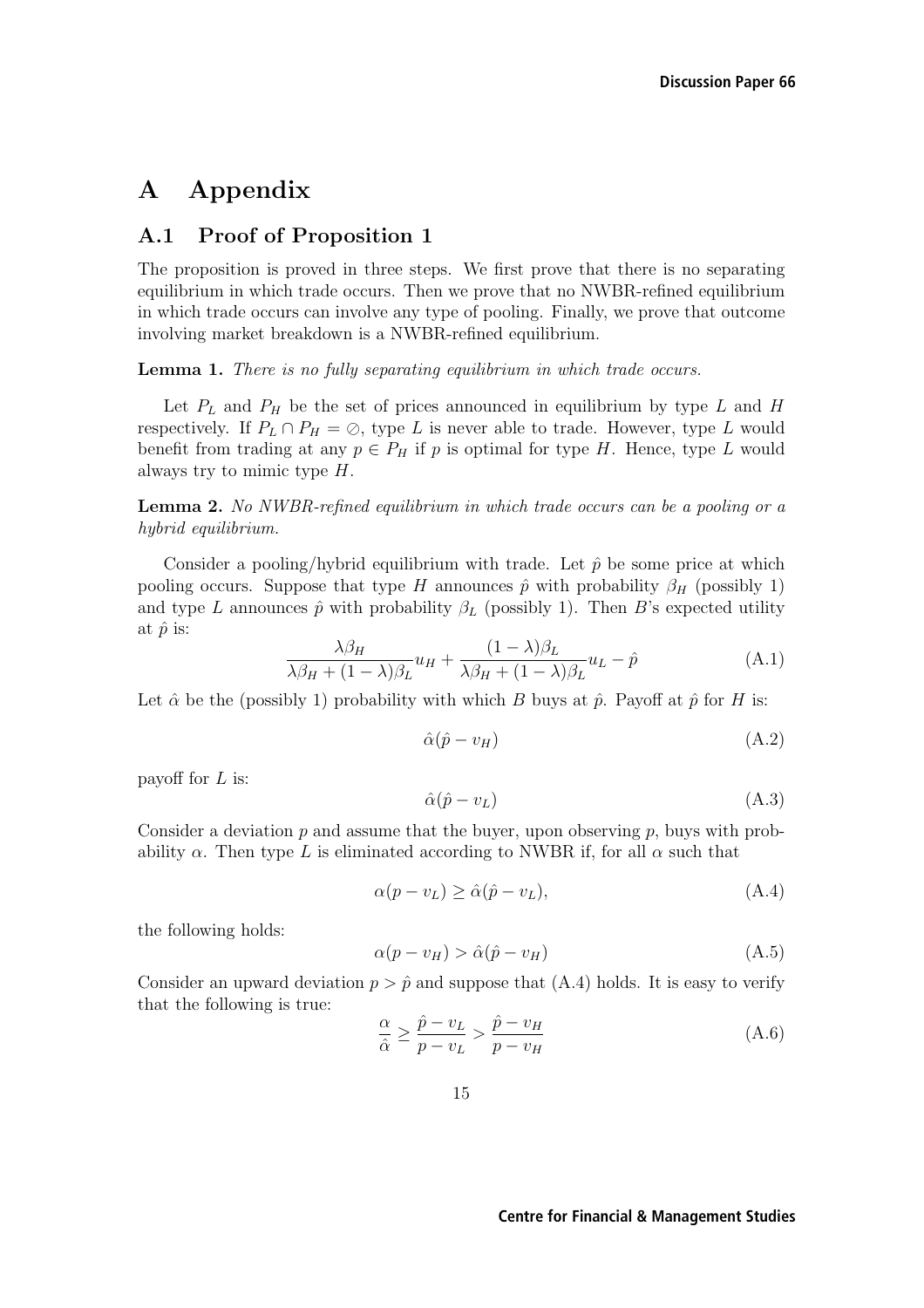The first inequality comes from  $(A.4)$  while the second comes from  $p > \hat{p}$ . Note that the above expression implies that  $(A.5)$  is satisfied. Therefore, the low quality can be always eliminated from the deviation. But then, unless  $\hat{p} = u_H$ , the high quality has always incentive to deviate. On the other hand  $\hat{p} = u_H$  cannot be an equilibrium so long as  $\beta_L > 0$ .

**Lemma 3.** There is a NWBR-refined equilibrium in which no trade occurs.

Consider a situation in which S always announces  $p = u_H$  and B never buys. This is clearly an equilibrium. It is also robust to NWBR since, for a deviation  $p \geq v_H$ , the set of  $B$ 's best responses that make type  $L$  willing to deviate coincides with the set of best responses that make type  $H$  willing to deviate. Therefore, type  $L$  cannot be eliminated.

## **A.2 Proof of Proposition 2**

We start by giving the proof for the case in which  $S$  is perfectly informed and  $B$ observes a private signal (case 2 in proposition 2). Then we turn to the case in which both B and S observe private signals (case 1 in proposition 2).

## **A.2.1** S **is perfectly informed and** B **observes a private signal**

We start by showing that no separating equilibrium in which trade occurs exists. Then we show that no pooling or hybrid equilibrium in which trade occurs passes NWBR.

## **Lemma 4.** There is no separating equilibrium in which trade occurs.

*Proof.* The proof given for the case in which  $B$  has only prior information also applies to this case. This follows from the fact that in a perfectly separating equilibrium, B always discards his exogenous signal. He already obtains perfect information by looking at the prices. But then, in a separating equilibrium, the low quality could not be traded and a low quality seller would always try to mimic the high quality. Hence, no separation is possible.  $\Box$ 

**Lemma 5.** No pooling-hybrid equilibrium in which trade occurs survives NWBR.

*Proof.* Suppose as before that pooling occurs at  $\hat{p} \lt u_H$ . A high quality seller announces  $\hat{p}$  with probability  $\beta_H$  and a low quality seller announces  $\hat{p}$  with probability  $\beta_L$  (possibly 1). B observes price  $\hat{p}$  and receives a signal s (we omit the B subscript from the signal). B's expected utility from buying at  $\hat{p}$  is:

$$
\frac{\lambda \beta_H f(s|H)}{\lambda \beta_H f(s|H) + (1 - \lambda)\beta_L f(s|L)} u_H + \frac{(1 - \lambda)\beta_L f(s|L)}{\lambda \beta_H f(s|H) + (1 - \lambda)\beta_L f(s|L)} u_L - \hat{p}
$$
 (A.7)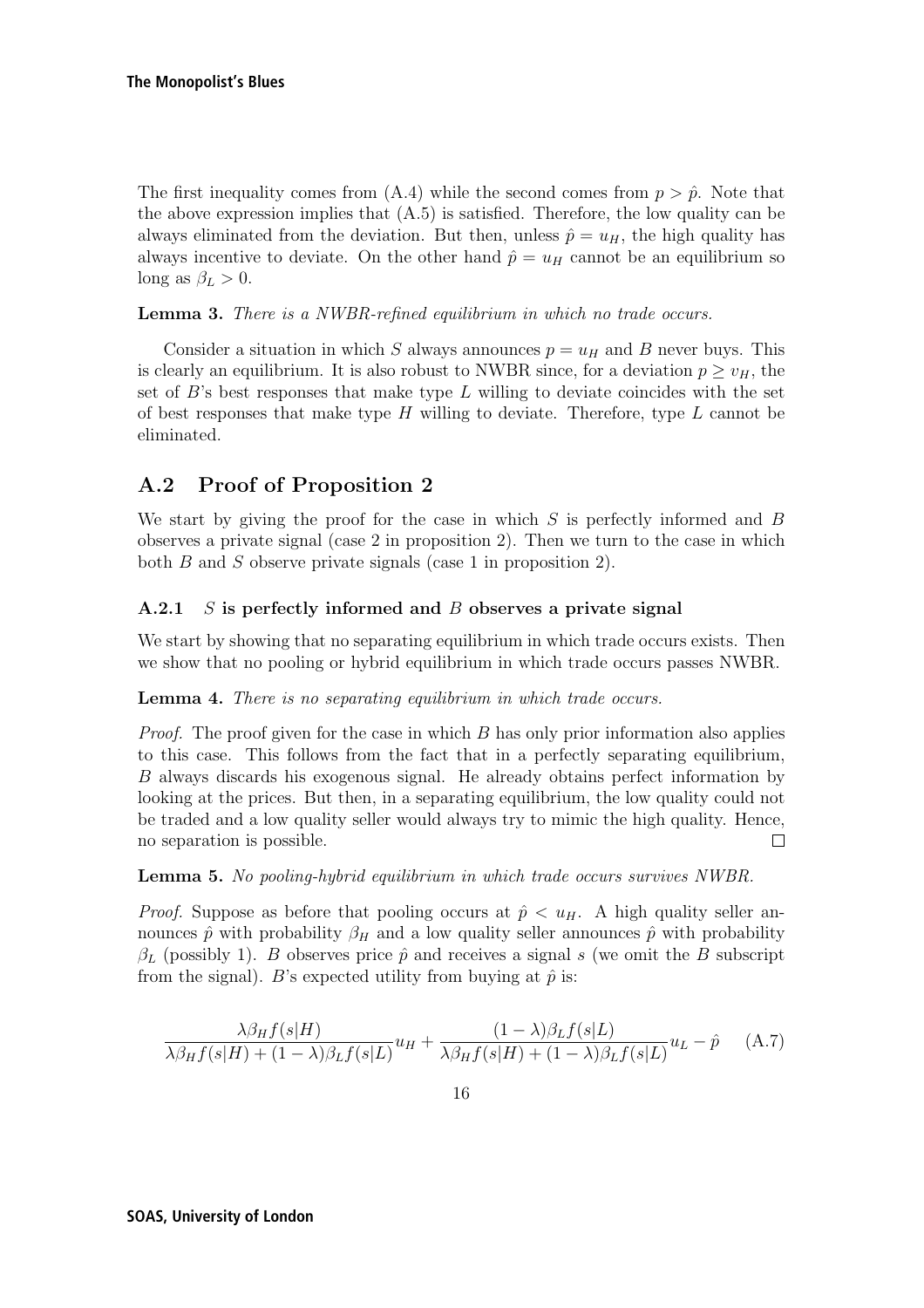Expected utility is nonnegative if:

$$
\frac{f(s|H)}{f(s|L)} \ge \frac{(1-\lambda)\beta_L}{\lambda\beta_H} \frac{\hat{p} - u_L}{u_H - \hat{p}}\tag{A.8}
$$

Notice that the LHS is an increasing function of s and the RHS is positive. Given the full support assumption, there always exist a threshold  $s^* \in [s, \overline{s}]$  such that B buys if s > s<sup>\*</sup> and does not buy if  $s < s^*$ . Hence, B uses a threshold strategy s<sup>\*</sup>. S's payoff is:

$$
[1 - F(s^*|H)](\hat{p} - v_H)
$$
\n(A.9)

when he is of type  $H$  and:

$$
[1 - F(s^*|L)](\hat{p} - v_L)
$$
 (A.10)

when he is of type L. Suppose now that B observes a deviation  $p > \hat{p}$ . Upon observing  $p \cdot R$  uses a a threshold  $e^D$  (see Benabou and Tirole 2003 on this way to use NWBB) p, B uses a a threshold  $s^D$  (see Benabou and Tirole 2003 on this way to use NWBR). According to NWBR, type L can be eliminated from the deviation if the set of values for  $s^D$  that make him weakly benefit from the deviation is contained in the set of values that make type  $H$  strictly benefit. Type  $L$  would (weakly) benefit whenever:

$$
[1 - F(s^D|L)](p - v_L) \ge [1 - F(s^*|L)](\hat{p} - v_L)
$$
\n(A.11)

The low quality is eliminated if, whenever (A.11) holds, the following also holds:

$$
[1 - F(s^D|H)](p - v_H) > [1 - F(s^*|H)](\hat{p} - v_H)
$$
\n(A.12)

Note that (A.12) is always true whenever  $s^D \leq s^*$  since type H would get a higher price and a lower threshold (which implies a higher probability to sell). Assume then  $s^D > s^*$ . As before, the following is true for  $p > \hat{p}$ .

$$
\frac{1 - F(s^D | L)}{1 - F(s^* | L)} \ge \frac{\hat{p} - v_L}{p - v_L} > \frac{\hat{p} - v_H}{p - v_H}
$$
\n(A.13)

The first inequality comes from (A.11) and the second comes from  $p > \hat{p}$ . All that remains to show to prove that  $(A.12)$  holds and type L can be eliminated is that:

$$
\frac{1 - F(s^D|H)}{1 - F(s^*|H)} \ge \frac{1 - F(s^D|L)}{1 - F(s^*|L)}
$$
\n(A.14)

Rewrite the above as:

$$
(1 - F(s^D|H))(1 - F(s^*|L)) - (1 - F(s^*|H))(1 - F(s^D|L)) \ge 0
$$
\n(A.15)

Note that the limit of the above expression for  $s^D \to s^*$  is 0. The limit for  $s^D$  going to  $\overline{s}$  is zero as well. Consider the derivative with respect to  $s^D$ 

$$
-f(s^D|H)(1 - F(s^*|L)) + f(s^D|L)(1 - F(s^*|H))
$$
\n(A.16)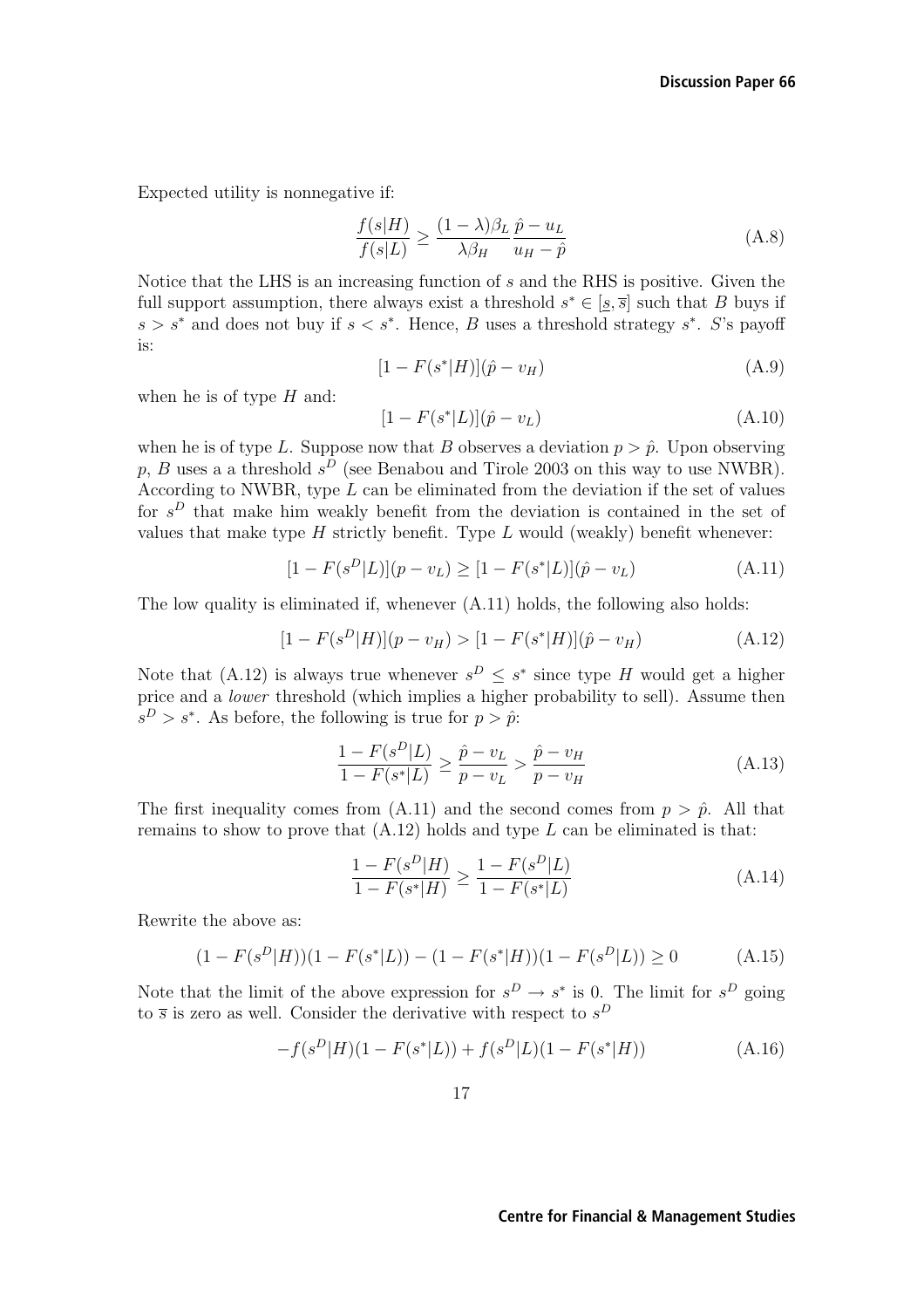From the above expression, the LHS of equation (A.15) is increasing whenever:

$$
\frac{f(s^D|H)}{f(s^D|L)} < \frac{1 - F(s^*|L)}{1 - F(s^*|H)}\tag{A.17}
$$

and is decreasing whenever the reverse inequality holds. Given the MLRP (which implies that  $\frac{f(s^D|H)}{f(s^D|L)}$  is an increasing function), the LHS of inequality (A.15) must be an increasing-decreasing function (i.e. increasing for small values of  $s<sup>D</sup>$  and decreasing beyond a threshold). Since the LHS of inequality (A.15) is an increasing-decreasing function which converges to zero as  $s^D$  moves toward the bounds of  $(s^*, \overline{s})$ , it follows that it cannot be negative in  $(s^*, \overline{s})$ . Hence, the low type can be always eliminated. Since type L can be eliminated, for deviations to  $p < u_H$ , B would always buy with probability one. But then, it is always optimal for S to deviate to prices  $p \in (\hat{p}, u_H)$ .

**Lemma 6.** There always exists a NWBR-refined equilibrium in which trade does not occur.

The proof is identical to that of lemma 3. Both type H and type L announce  $u_H$ and B selects a threshold equal to  $\overline{s}$ .

#### **A.2.2 Both** S **and** B **receive a private signal**

We start by proving that  $B$  follows a threshold strategy. Then we show that a sorting condition holds. Given the sorting condition, no separation is possible. We then show that no pooling/hybrid passes NWBR. Finally, we show that there is a NWBR-refined equilibrium involving no trade.

**Lemma 7.** B's payoff is monotonically increasing in his signal  $s_B$ , i.e. B follows a<br>threshold strategy threshold strategy.

Suppose that S announces price p for some set of signal realizations  $\Sigma(p)$ . Since  $s_S$  is, conditionally on q, independent of  $s_B$ , the price p also is independent on  $s_B$ conditionally on  $q$ . Hence, it is easy to show that:

$$
\Pr(q|s_B, p) = \frac{f(s_B|q) \Pr(p|q) \Pr(q)}{\sum_{q \in \{H, L\}} f(s_B|q) \Pr(p|q) \Pr(q)} \tag{A.18}
$$

 $B$ 's expected payoff from buying at  $p$  is therefore:

$$
\frac{\lambda f(s_B|H) \Pr(p|H)}{\lambda f(s_B|H) \Pr(p|H) + (1 - \lambda)f(s_B|L) \Pr(p|L)} u_H + \frac{(1 - \lambda)f(s_B|L) \Pr(p|L)}{\lambda f(s_B|H) \Pr(p|H) + (1 - \lambda)f(s_B|L) \Pr(p|L)} u_L - p
$$
\n(A.19)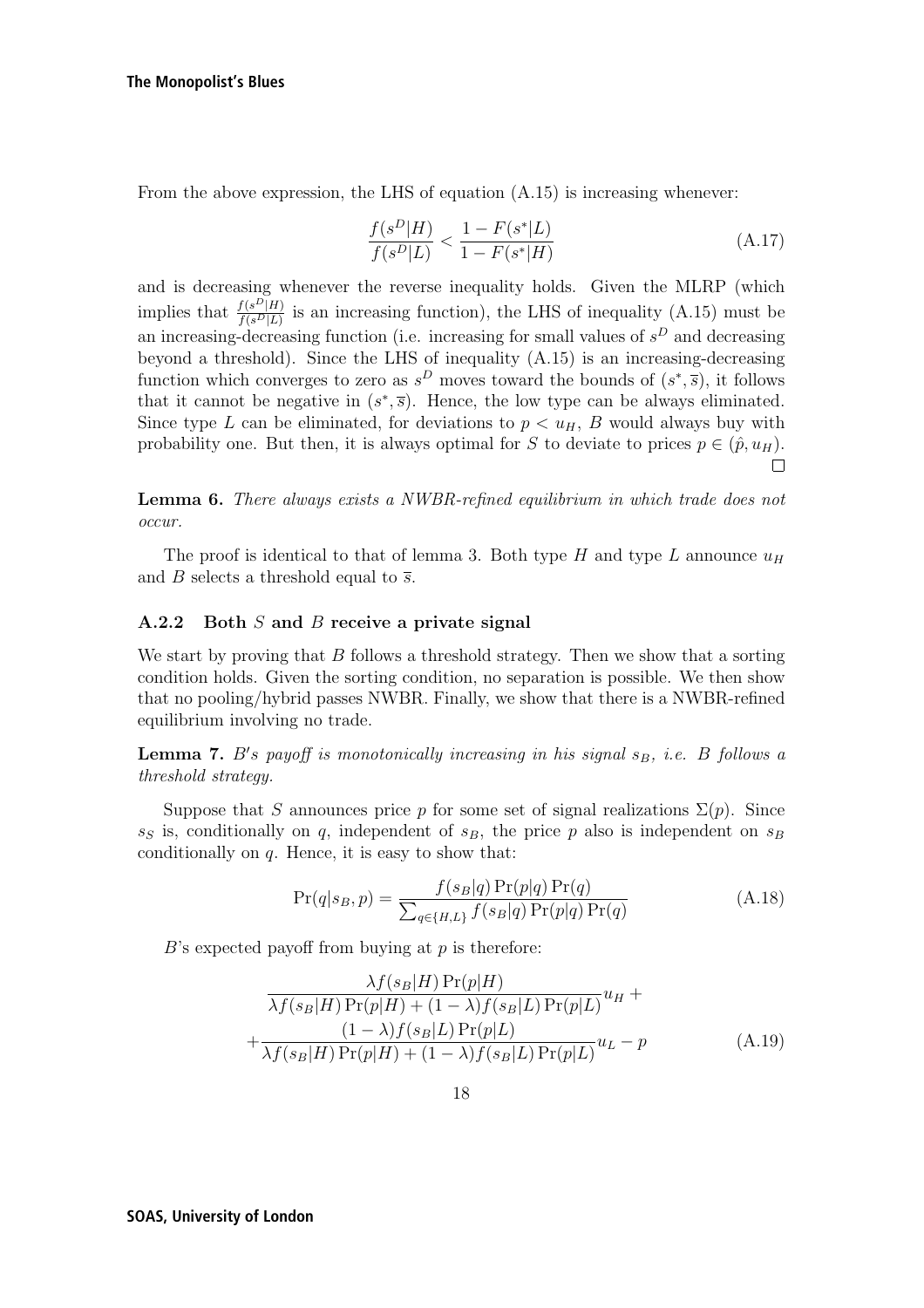B's payoff is nonnegative if:

$$
\frac{f(s_B|H)}{f(s_B|L)} \ge \frac{1 - \lambda p - u_L}{\lambda} \frac{\Pr(p|L)}{u_H - p} \frac{\Pr(p|L)}{\Pr(p|H)}\n \tag{A.20}
$$

From the MLRP, the LHS is an increasing function of  $s_B$ . Given the full support assumption, there always exists a threshold  $s_B^* \in [\underline{s}_B, \overline{s}_B]$ . Hence, B follows a threshold strategy strategy.

**Lemma 8.** (Sorting) Let  $s_S$  and  $s_S' < s_S$  be two realization of S's signal. Let also p<br>and  $r' < n$  be two prices. Whenever type  $s'$ , weakly prefers n to  $r'$ , then type  $s_S$  strictly and  $p' < p$  be two prices. Whenever type  $s'_{S}$  weakly prefers p to p', then type  $s_{S}$  strictly<br>prefers n to n' prefers p to p .

Consider S's payoff when S chooses to sell and has received a signal  $s_S$ :

$$
[\Pr(H, s_B > s_B^* | s_S) + \Pr(L, s_B > s_B^* | s_S)]p + \Pr(H, s_B < s_B^* | s_S)v_H + \Pr(L, s_B < s_B^* | s_S)v_L
$$
 (A.21)

The payoff when S decides not to sell is:

$$
Pr(H|s_S)v_H + Pr(L|s_S)v_L \tag{A.22}
$$

It is easy to show that  $Pr(q, s_B > s_B^* | s_S) = (1 - F(s_B^* | q)) Pr(q | s_S)$  Therefore, the expected net pavoff is: expected net payoff is:

$$
[(1 - F(s_B^*|H)) Pr(H|s_S) + (1 - F(s_B^*|L)) Pr(L|s_S)]p +
$$
  
+
$$
F(s_B^*|H) Pr(H|s_S)v_H + F(s_B^*|L) Pr(L|s_S)v_L - Pr(H|s_S)v_H - Pr(L|s_S)v_L =
$$
  
= 
$$
(1 - F(s_B^*|H)) Pr(H|s_S)(p - v_H) + (1 - F(s_B^*|L)) Pr(L|s_S)(p - v_L)(A.23)
$$

Let  $s_S$  and  $s_S' < s_S$  be two realizations of S's signal. Let also p and  $p' < p$  be two prices. In order to have sorting whenever type s' weakly prefers n to n' then type set prices. In order to have sorting, whenever type  $s'_{S}$  weakly prefers p to p', then type  $s_{S}$ <br>strictly prefers n to n'. Type  $s'_{S}$  weakly prefers n when: strictly prefers  $p$  to  $p'$ . Type  $s'_{S}$  weakly prefers  $p$  when:

$$
(1 - F(s_B^*(p)|H)) \Pr(H|s_S')(p - v_H) + (1 - F(s_B^*(p)|L)) \Pr(L|s_S')(p - v_L) \ge
$$
  

$$
(1 - F(s_B^*(p')|H)) \Pr(H|s_S')(p' - v_H) + (1 - F(s_B^*(p')|L)) \Pr(L|s_S')(p' - v_L) \text{ (A.24)}
$$

where  $s_B^*(p)$  and  $s_B^*(p')$  are B's thresholds when B observes prices p and p' respectively.<br>Type  $s_S$  strictly prefers n when Type  $s_S$  strictly prefers p when

$$
(1 - F(s_B^*(p)|H)) \Pr(H|s_S)(p - v_H) + (1 - F(s_B^*(p)|L)) \Pr(L|s_S)(p - v_L) >
$$
  

$$
(1 - F(s_B^*(p')|H)) \Pr(H|s_S)(p' - v_H) + (1 - F(s_B^*(p')|L)) \Pr(L|s_S)(p' - v_L) \text{ (A.25)}
$$

For  $s_B^*(p) \leq s_B^*(p')$ , condition A.24 trivially holds. Suppose then that  $s_B^*(p) > p'$ .<br>
By using  $Pr(L|s_0) = 1 - Pr(H|s_0)$  conditions (A.24) and (A.25) can be  $s_B^*(p')$ . By using  $Pr(L|s_S) = 1 - Pr(H|s_S)$ , conditions (A.24) and (A.25) can be rewritten as: rewritten as:

$$
A \ge \Pr(H|s_S')[A+C] \tag{A.26}
$$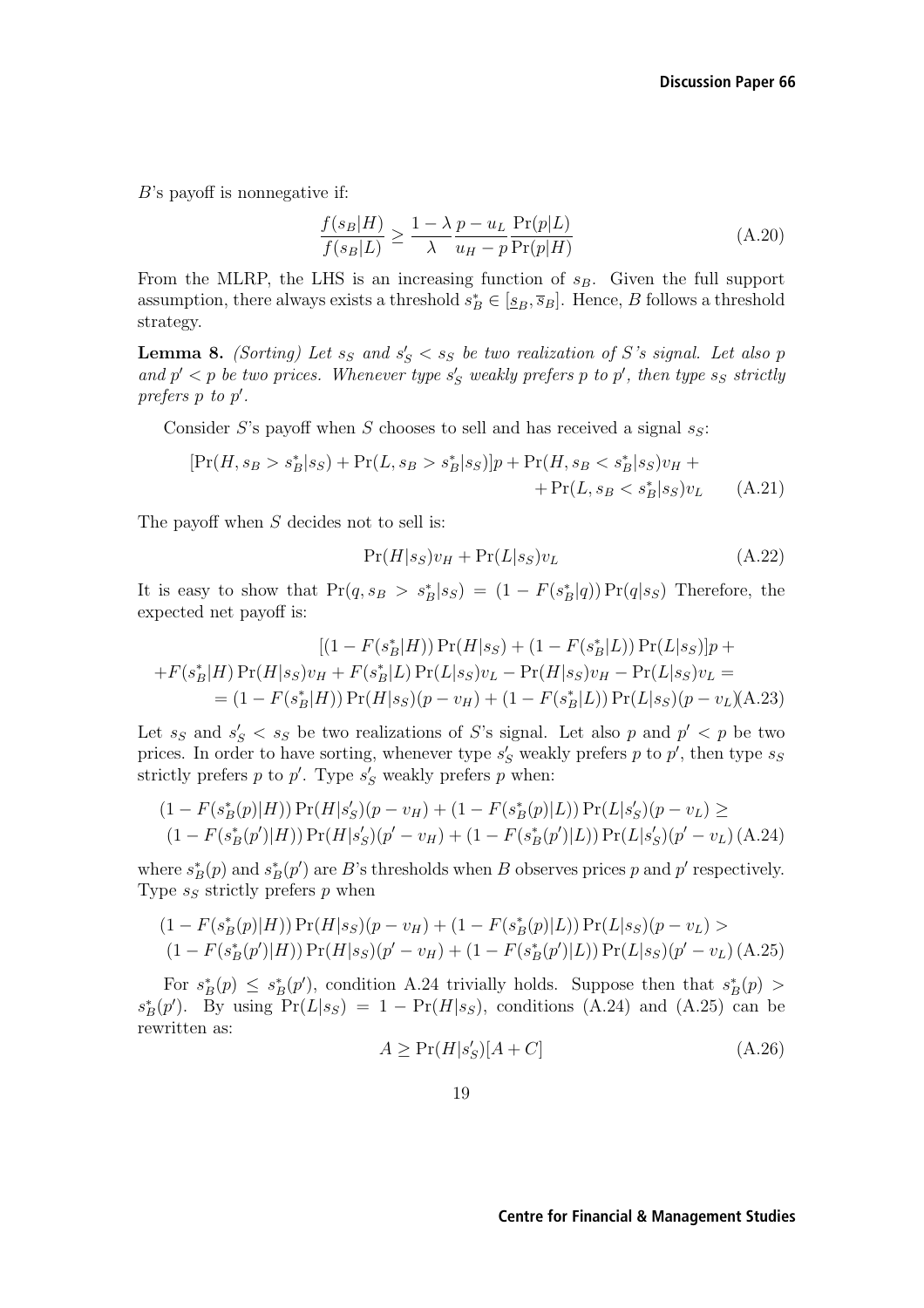$$
A > \Pr(H|s_S)[A+C] \tag{A.27}
$$

where:

$$
A = [1 - F(s_B^*(p)|L)](p - v_L) - [1 - F(s_B^*(p')|L)](p' - v_L)
$$
(A.28)

$$
C = [1 - F(s_B^*(p')|H)](p' - v_H) - [1 - F(s_B^*(p)|H)](p - v_H)
$$
\n(A.29)

We distinguish between two cases:  $A < 0$  (Case 1) and  $A \ge 0$  (Case 2). Case 1:  $A < 0$ . If A is negative, then, from condition  $(A.26)$ ,  $A + C$  is also negative. One can then rewrite  $(A.24)$  as:

$$
\Pr(H|s_S) \ge \frac{A}{A+C} \tag{A.30}
$$

and (A.25) as:

$$
\Pr(H|s'_S) > \frac{A}{A+C} \tag{A.31}
$$

Since, from the MLRP,  $Pr(H|s'_{S}) > Pr(H|s'_{S})$ , condition (A.31) is always verified.<br>Case h:  $4 > 0$  In this case, it is easy to verify that. Case b:  $A \geq 0$ . In this case, it is easy to verify that:

$$
\frac{1 - F(s_B^*(p)|L)}{1 - F(s_B^*(p')|L)} \ge \frac{p' - v_L}{p - v_L} > \frac{p' - v_H}{p - v_H}
$$
\n(A.32)

where the first inequality comes from  $A \geq 0$  and the second from  $p > p'$ . As shown in<br>the proof of lemma 5, the MLBP implies that the following holds: the proof of lemma 5, the MLRP implies that the following holds:

$$
\frac{1 - F(s_B^*(p)|H)}{1 - F(s_B^*(p')|H)} \ge \frac{1 - F(s_B^*(p)|L)}{1 - F(s_B^*(p')|L)}\tag{A.33}
$$

which, together with  $(A.32)$  implies  $C < 0$ . But then, it is possible to rewrite  $(A.26)$ and (A.27) as:

$$
\frac{\Pr(H|s'_{S})}{\Pr(L|s'_{S})} \ge \frac{A}{C}
$$
\n(A.34)

and

$$
\frac{\Pr(H|s_S)}{\Pr(L|s_S)} > \frac{A}{C} \tag{A.35}
$$

respectively. Since the LHS of (A.35) is always positive, the above inequality always holds.

**Lemma 9.** There is no separating equilibrium in which trade occurs.

A separating equilibrium is a one-to-one map  $p(.)$  from the set of realizations of S's signal,  $s_S$ , into the set of prices. Given lemma 8, the function  $p(.)$  is monotonically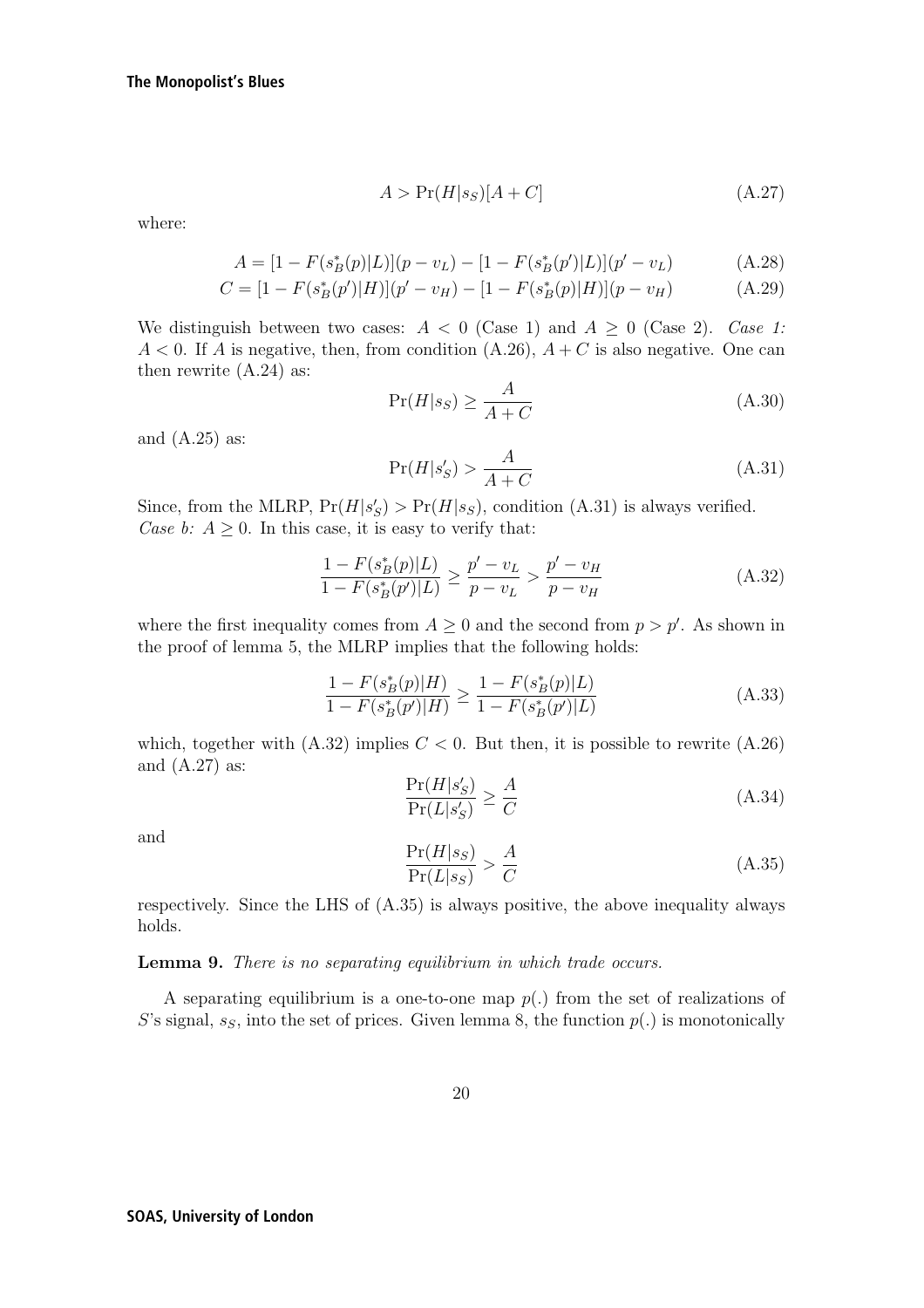increasing in  $s_S$ . Upon observing a particular price p, B is able to retrieve  $s_S$ . B's expected utility from buying at  $p$  is:

$$
\frac{\lambda f(s_B|H)g(s_S(p)|H)}{\lambda f(s_B|H)g(s_S(p)|H) + (1-\lambda)f(s_B|L)g(s_S(p)|L)}u_H + \frac{(1-\lambda)f(s_B|L)g(s_S(p)|L)}{\lambda f(s_B|H)g(s_S(p)|H) + (1-\lambda)f(s_B|L)g(s_S(p)|L)}u_L - p
$$
\n(A.36)

where  $s_S(.)$  is the inverse of  $p(.)$ . Payoff is nonnegative if:

$$
\frac{f(s_B|H)}{f(s_B|L)} \ge \frac{1 - \lambda p - u_L}{\lambda} \frac{g(s_S(p)|L)}{u_H - p} \frac{g(s_S(p)|L)}{g(s_S(p)|H)}\tag{A.37}
$$

Rewrite the RHS as a function of  $s_S$ :

$$
\frac{f(s_B|H)}{f(s_B|L)} \ge \frac{1 - \lambda p(s_S) - u_L g(s_S|L)}{\lambda u_H - p(s_S) g(s_S|H)}\tag{A.38}
$$

Note that  $g(s_s|L)/g(s_s|H)$  is decreasing is  $s_s$ . Let  $s_s$  and  $s'_s > s_s$  be two possible<br>salizations of S. From the section condition the price announced by  $s'_s$  must signal realizations of S. From the sorting condition the price announced by  $s'_S$  must<br>exceed that announced by  $s_S$ . Hence, there are two effects of a price increase on the exceed that announced by  $s_S$ . Hence, there are two effects of a price increase on the threshold: 1) the direct effect  $([p - u_L]/[u_H - p]$  increases), 2) the signaling effect  $(q(s<sub>S</sub>|L)/q(s<sub>S</sub>|H)$  decreases). For a separating equilibrium to be viable, the direct effect should always prevail. In other words, the threshold must be always increasing in p (or increasing in  $s_S$ ). We show that this cannot happen. Consider the limit for  $s_S \to s_S$ . Since  $g(s_S|H)/g(s_S|L)$  is monotonically increasing and has full support  $(0,\infty)$ , the inverse ratio  $g(s_S|L)/g(s_S|H)$  must diverge to infinity for  $s_S \to s_S$ . On the other hand, the direct effect is bounded away from zero by  $[v_L - u_L]/[u_H - v_L]$  since S would never announce a price below  $v<sub>L</sub>$ . It follows that for low realizations of  $s<sub>S</sub>$  the signaling effect always prevails and therefore no separation is possible.

#### **Lemma 10.** No pooling-hybrid equilibrium in which trade occurs survives NWBR.

Denote with  $\Sigma(\hat{p})$  the set of realizations for which S announces price  $\hat{p}$  with positive probability. In any pooling-hybrid equilibrium in which trade occurs there always exists some  $\hat{p} \lt u_H$  such that  $\Sigma(\hat{p})$  is non-singleton. Let  $s_S \lt \tilde{s}_S \equiv \sup \Sigma(\hat{p})$  be a realization of S's signal and consider a deviation  $p > \hat{p}$ . We first show that all  $s_S \in \Sigma(\hat{p})$  can be eliminated according to NWBR except for  $\tilde{s}_S$ . Then we show that also  $s_S < \tilde{s}_S$ ,  $s_S \notin \Sigma(\hat{p})$  can be eliminated. Finally, we show that there always exist  $p > \hat{p}$  such that the probability to sell at p is not smaller than the probability to sell at  $\hat{p}$  given B's refined beliefs (which implies that it is always optimal to deviate to p). Consider first the case  $s_S \in \Sigma(\hat{p})$ . As already shown, the expected payoff for S when  $s_S$  is realized is:

$$
Pr(H|s_S)[1 - F(s_B^*|H)](\hat{p} - v_H) + Pr(L|s_S)[1 - F(s_B^*|L)](\hat{p} - v_L)
$$
(A.39)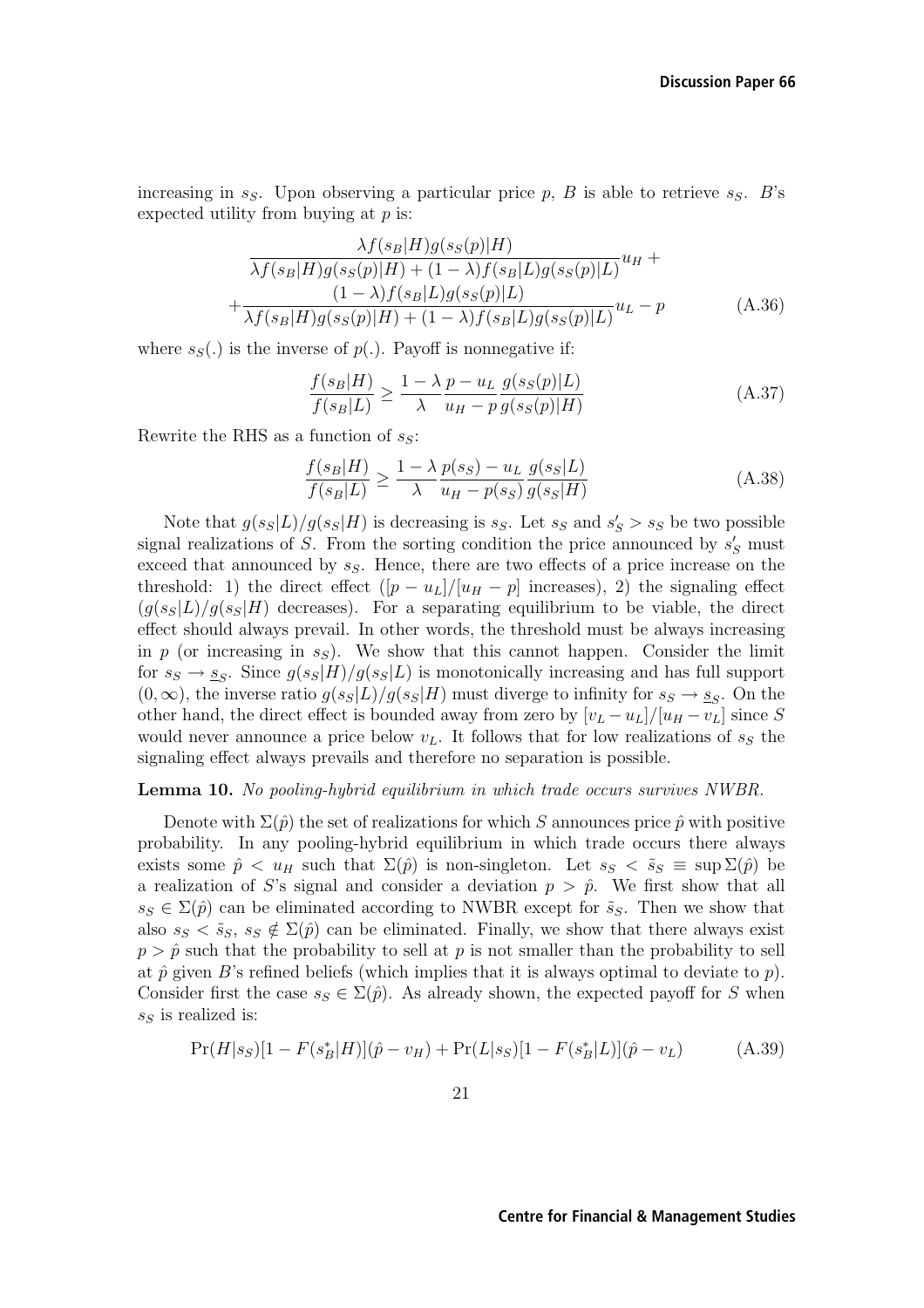Consider a deviation  $p > \hat{p}$ . Upon observing p, B uses threshold  $s_B^D$ . Type  $s_S$  would (weakly) benefit from the deviation if: (weakly) benefit from the deviation if:

$$
\Pr(H|s_S)[1 - F(s_B^D|H)](p - v_H) + \Pr(L|s_S)[1 - F(s_B^D|L)](p - v_L) \ge
$$
  
\n
$$
\Pr(H|s_S)[1 - F(s_B^*|H)](\hat{p} - v_H) + \Pr(L|s_S)[1 - F(s_B^*|L)](\hat{p} - v_L)
$$
 (A.40)

According to NWBR, type  $s_S$  is eliminated if the set of all  $s_B^D$  that make him weakly<br>benefit from the deviation is strictly contained in the set of  $s_D^D$  that make some other benefit from the deviation is strictly contained in the set of  $s_B^B$  that make some other<br>type  $s'$  strictly benefit. We can thus eliminate  $s_S$  if for all  $s^D$  such that (A 40) holds type  $s'_{S}$  strictly benefit. We can thus eliminate  $s_{S}$  if, for all  $s_{B}^{D}$  such that (A.40) holds, a seller receiving signal  $\tilde{s}_S$  strictly benefits from the deviation. This happens if

$$
\Pr(H|\tilde{s}_S)[1 - F(s_B^D|H)](p - v_H) + \Pr(L|\tilde{s}_S)[1 - F(s_B^D|L)](p - v_L) >
$$
  
\n
$$
\Pr(H|\tilde{s}_S)[1 - F(s_B^*|H)](\hat{p} - v_H) + \Pr(L|\tilde{s}_S)[1 - F(s_B^*|L)](\hat{p} - v_L)
$$
 (A.41)

However, from lemma 8 the above inequality is always verified for  $p > \hat{p}$  and  $\tilde{s}_S > s_S$ . Therefore, type  $s_S$  can be eliminated.

We now show that all  $s_S \notin \Sigma(\hat{p})$  such that  $s_S < \tilde{s}_S$  can also be eliminated. Consider then  $s_S \notin \Sigma(\hat{p}), s_S < \tilde{s}_S$ . In equilibrium,  $s_S$  announces some price  $p'$  to which B replies with a threshold  $s'_B$ . From incentive compatibility of type  $s_S$  it follows that:

$$
\Pr(H|s_S)[1 - F(s'_B|H)](p' - v_H) + \Pr(L|s_S)[1 - F(s'_B|L)](p' - v_L) \ge
$$
  
\n
$$
\Pr(H|s_S)[1 - F(s_B^*|H)](\hat{p} - v_H) + \Pr(L|s_S)[1 - F(s_B^*|L)](\hat{p} - v_L) \tag{A.42}
$$

type  $s_S$  weakly benefits from a deviation to  $p$  when:

$$
\Pr(H|s_S)[1 - F(s_B^D|H)](p - v_H) + \Pr(L|s_S)[1 - F(s_B^D|L)](p - v_L) \ge
$$
  
\n
$$
\Pr(H|s_S)[1 - F(s_B'|H)](p' - v_H) + \Pr(L|s_S)[1 - F(s_B'|L)](p' - v_L)
$$
 (A.43)

Hence, in order to eliminate  $s_S$ , it is sufficient to show that  $\tilde{s}_S$  strictly benefits for any  $s_B^D$  such that:

$$
\Pr(H|s_S)[1 - F(s_B^D|H)](p - v_H) + \Pr(L|s_S)[1 - F(s_B^D|L)](p - v_L) \ge
$$
  
\n
$$
\Pr(H|s_S)[1 - F(s_B^*|H)](\hat{p} - v_H) + \Pr(L|s_S)[1 - F(s_B^*|L)](\hat{p} - v_L)
$$
 (A.44)

but this, again, is implied by lemma 8.

In summary, all realizations  $s_S < \tilde{s}_S$  can be eliminated. It follows that B, upon observing p, should believe that the deviation comes from seller of type  $\tilde{s}_S$  or above. This also holds when  $p > \hat{p}$  is not a deviation, i.e. when there are types (realizations of  $s_S$ ) which announce p with positive probability in equilibrium. In this case the sorting condition ensures that p is never announced by types  $s_S < \tilde{s}_S$ . We now show that, given B's refined beliefs,  $\tilde{s}_S$  would strictly benefit from announcing some  $p > \hat{p}$ .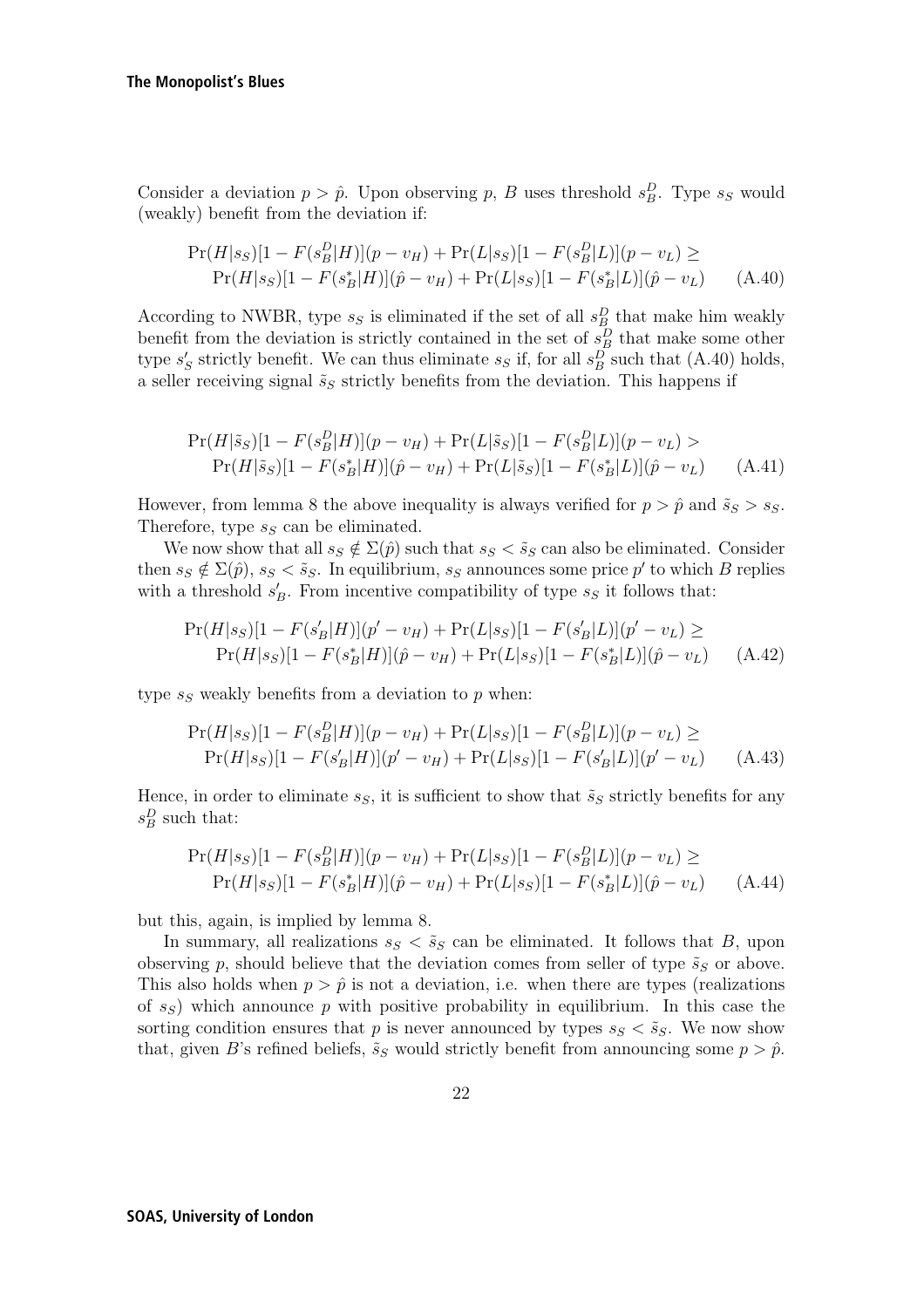Assume  $p = \hat{p} + \epsilon$  with  $\epsilon > 0$ . For  $\epsilon$  small enough, the ex-ante probability (before observing  $s_B$ ) with which B buys at p is greater than or equal to the probability with which B buys at  $\hat{p}$ . To show this, it is sufficient to show that, for all realizations  $s_B$ , the ex-post probability with which B buys is larger when S announces p. Given  $s_B$ , denote with  $\mathcal{M}(\hat{p}, s_B)$  and with  $\mathcal{M}(p, s_B)$  B's (refined) posterior belief that the good is H upon observing  $\hat{p}$  and p respectively. Since all  $s_S < \tilde{s}_S$  can be eliminated from p, it follows that  $\mathcal{M}(p, s_B) > \mathcal{M}(\hat{p}, s_B)$ . It is then easy to show that there is always  $\epsilon > 0$  such that:

$$
\mathcal{M}(\hat{p} + \epsilon, s_B)(u_H - \hat{p} - \epsilon) + (1 - \mathcal{M}(\hat{p} + \epsilon, s_B))(u_L - \hat{p} - \epsilon) >
$$
  

$$
\mathcal{M}(\hat{p}, s_B)(u_H - \hat{p}) + (1 - \mathcal{M}(\hat{p}, s_B))(u_L - \hat{p})
$$
(A.45)

Hence, for  $\epsilon$  small enough B's payoff is higher when buying at  $\hat{p} + \epsilon$  rather than at  $\hat{p}$ . But then, the probability to buy cannot be lower at  $\hat{p} + \epsilon$  than at  $\hat{p}$ . Hence, S would always benefit from increasing his price.

**Lemma 11.** There is always a NWBR-refined equilibrium in which trade does not occur.

Consider a situation in which S always announces  $p = u_H$  and B never buys (i.e.  $s_B^* = \bar{s}_B$ ). This is clearly an equilibrium. It is also robust to NWBR since, for any deviation  $n \geq v$ , the set of threshold values that make type  $s_S$  willing to deviate deviation  $p \geq v_L$ , the set of threshold values that make type  $s_S$  willing to deviate does not contain the set of best responses that make type  $s'_{S} < s_{S}$  willing to deviate.<br>Therefore, no signal realization can be eliminated Therefore, no signal realization can be eliminated.

### **A.3 Proof of proposition 3**

In the game in which  $S$  sets the price, payoffs were given by:

$$
q \text{Price Take } (B) \text{ Price Setter } (S)
$$
\n
$$
H \qquad u_H - p \qquad p - v_H
$$
\n
$$
L \qquad u_L - p \qquad p - v_L
$$
\n(A.46)

with  $u_H > u_L$ ,  $v_H > v_L$ ,  $u_H > v_H$ , and  $v_L > u_L$ . Consider now the game in which B announces a price p and gains from trade are reversed:  $v_H > u_H$  and  $u_L > v_L$ . In words, quality  $H$  generates negative gains from trade while quality  $L$  yields positive gains. We want to show that the two games are the same. Let  $A \in \mathbb{R}$  be a number greater than  $v_H$ . Redefine B's action as  $\tilde{p} = A - p$  and qualities as  $H = L$ , and  $\tilde{L} = H$ . Redefine also the evaluations as follows:  $\tilde{v}_H = A - u_L$ ,  $\tilde{v}_L = A - u_H$ ,  $\tilde{u}_H = A - v_L$ ,  $\tilde{u}_L = A - v_H$ . Clearly, the conditions  $\tilde{u}_H > \tilde{u}_L$ ,  $\tilde{v}_H > \tilde{v}_L$ ,  $\tilde{u}_H > \tilde{v}_H$ , and  $\tilde{v}_L > \tilde{u}_L$  hold. Also, it is easy to check that net payoffs are unaffected by these transformations. The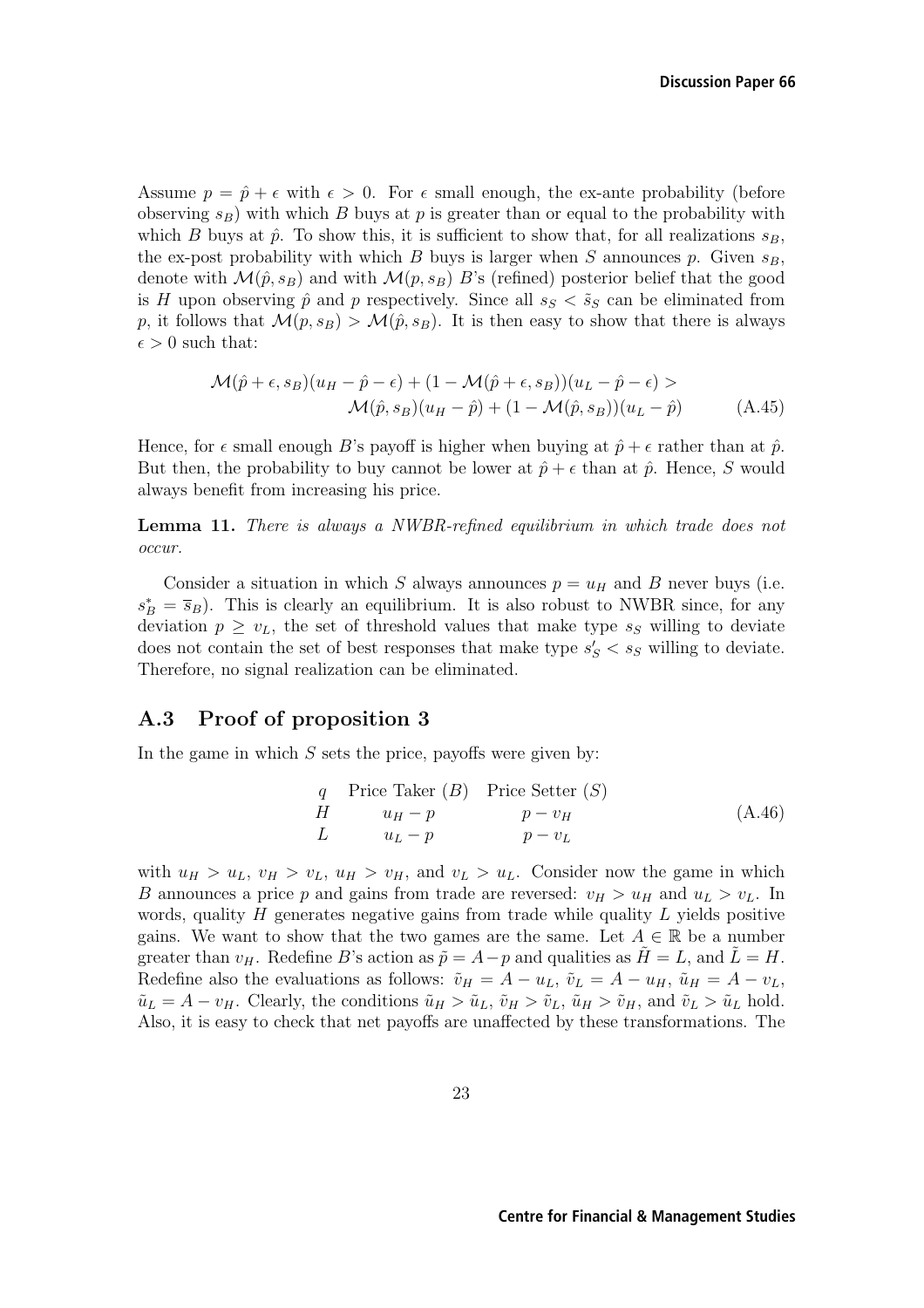net payoffs for the game in which  $B$  sets the price can thus be expressed as:

$$
\begin{array}{ll}\n q & \text{Price Take } (S) \\
 \tilde{H} & \tilde{u}_H - \tilde{p} \\
 \tilde{L} & \tilde{u}_L - \tilde{p} \\
 \end{array} \qquad\n \begin{array}{ll}\n \text{Price Setter } (B) \\
 \tilde{p} - \tilde{v}_H \\
 \tilde{p} - \tilde{v}_L\n \end{array}\n \tag{A.47}
$$

Hence, this is the same game as that in which  $S$  sets the price.

### **A.4 Proof of proposition 4**

We start by showing that the amount of trade and S's profits are bounded away from zero. Assume that D announces a price  $p^D$ . B, who receives a signal  $s_B$ , chooses to buy at  $p^D$  if:

$$
\frac{\lambda f(s_B|H)}{\lambda f(s_B|H) + (1-\lambda)f(s_B|L)}u_H + \frac{(1-\lambda)f(s_B|L)}{\lambda f(s_B|H) + (1-\lambda)f(s_B|L)}u_L - p^D \ge 0 \quad (A.48)
$$

solving for  $f(s_B|H)$  yields:

$$
f(s_B|H) \ge \frac{1 - \lambda p^D - u_L}{\lambda u_H - p^D} f(s_B|L)
$$
\n(A.49)

Given monotonicity, B uses a threshold strategy on his own signal: he chooses to buy at  $p^D$  if his signal  $s_B$  is a above a threshold  $s_B^*$ , where  $s_B^*$  solves:

$$
\frac{f(s_B^*|H)}{f(s_B^*|L)} = \frac{1 - \lambda}{\lambda} \frac{p^D - u_L}{u_H - p^D}
$$
\n(A.50)

Profits for S are:

$$
\lambda[p^D - v_H][1 - F(s_B^*|H)] + (1 - \lambda)[p^D - v_L][1 - F(s_B^*|L)] \tag{A.51}
$$

For  $p^D > v(h)$ , profits are positive unless the amount of trade is zero, i.e.  $F(s_B^* | L) = F(s^* | H) - 1$ . However, this occurs only if  $s^* = \overline{s}_D$ . From (A.50), this cannot happen  $F(s_B^*|H) = 1$ . However, this occurs only if  $s_B^* = \overline{s}_B$ . From (A.50), this cannot happen<br>for any  $p^D \leq u_{\infty}$ . Hence for  $p^D \in (u_{\infty}, u_{\infty})$  both expected profits and expected amount for any  $p^D < u_H$ . Hence, for  $p^D \in (v_H, u_H)$  both expected profits and expected amount of trade are bounded away from zero. We now show that expected total surplus is also bounded away from zero. Total surplus under delegation is:

$$
\lambda[u_H - v_H][1 - F(s_B^*|H)] + (1 - \lambda)[u_L - v_L][1 - F(s_B^*|L)] \tag{A.52}
$$

where the second term is negative. Total surplus is positive when:

$$
[1 - F(s_B^*|H)] > \frac{(1 - \lambda)[u_L - v_L]}{\lambda[u_H - v_H]} [1 - F(s_B^*|L)] \tag{A.53}
$$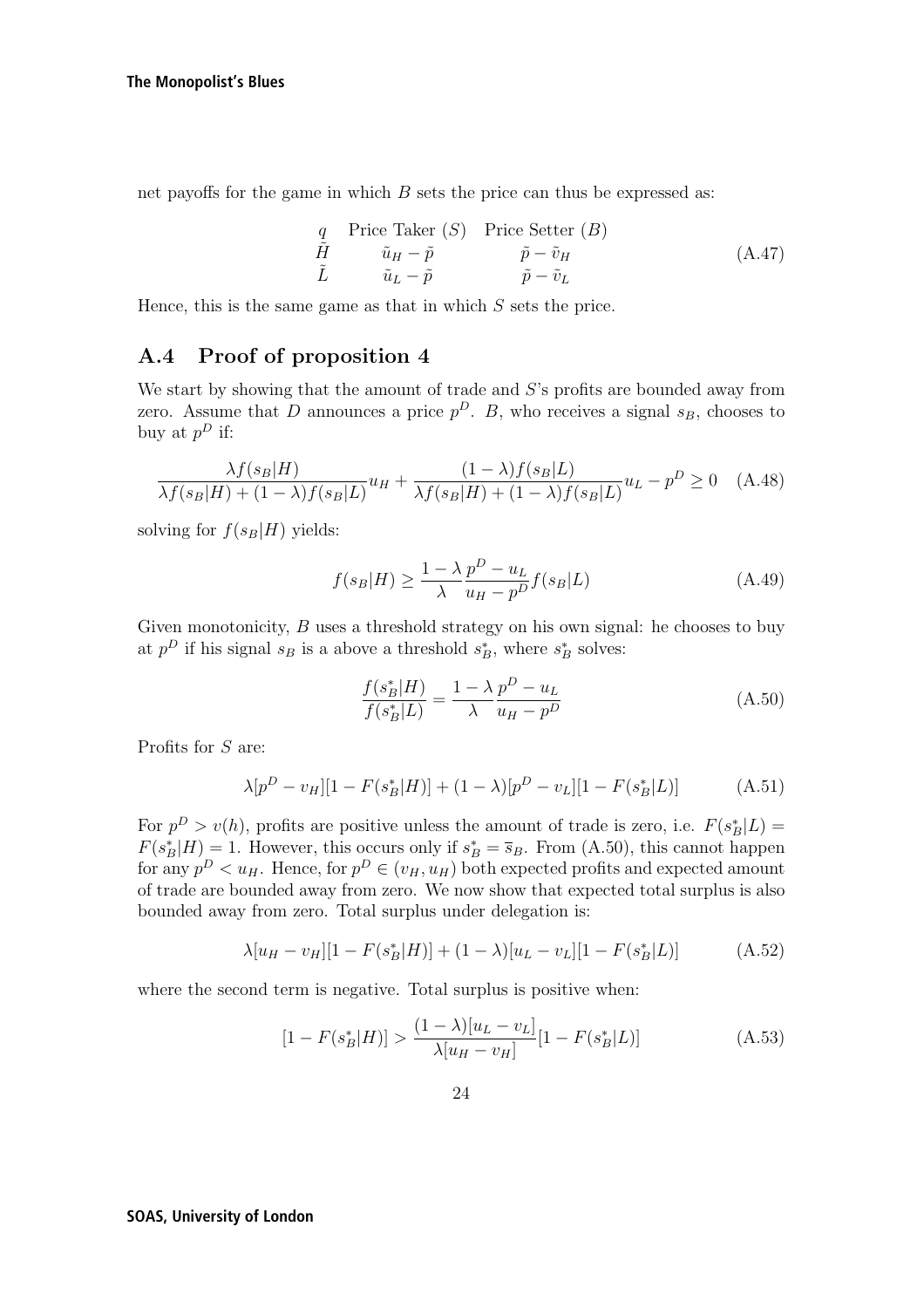Since inequality (A.49) must hold for every  $s_B > s_B^*$ , one can integrate both sides of the inequality between  $s^*$  and infinity: the inequality between  $s_B^*$  and infinity:

$$
[1 - F(s_B^*|H)] \ge \frac{1 - \lambda}{\lambda} \frac{p^D - u_L}{u_H - p^D} [1 - F(s_B^*|L)] \tag{A.54}
$$

Given (A.54), condition (A.53) always holds for  $p^D \in (v_H, u_H)$ . Since total surplus is positive, welfare under delegation is higher than welfare in the absence of delegation.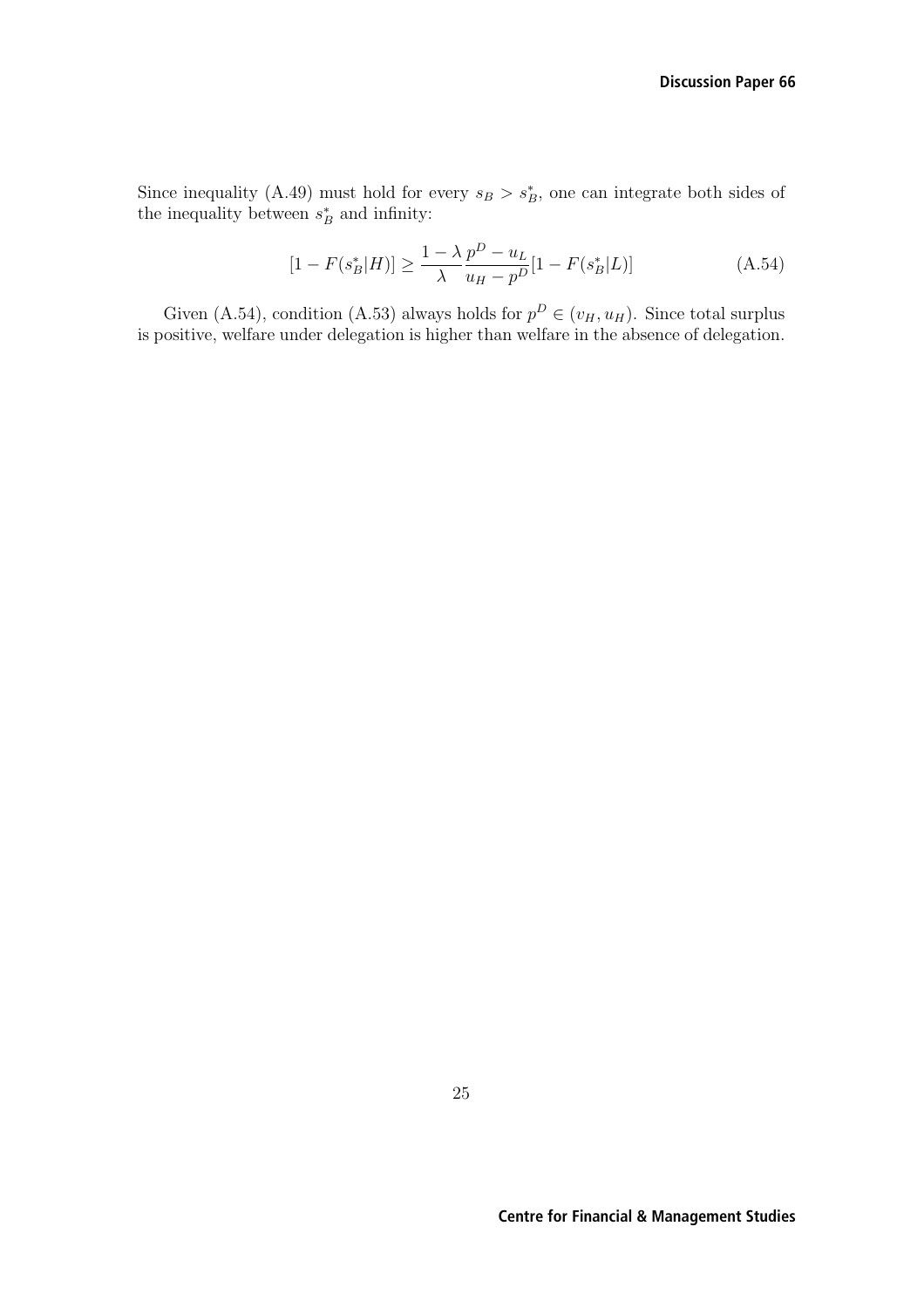## **References**

- [1] Akerlof, G. A. 1970. The Market for "Lemons": Quality Uncertainty and the Market Mechanism. Quarterly Journal of Economics. 84: 488-500.
- [2] Bagwell, K. 1991. Optimal Export Policy for a New-Product Monopoly. American Economic Review. 81: 1156-1169.
- [3] Bagwell, K. and M.H. Riordan 1991. High and Declining Prices Signal Product Quality. American Economic Review. 81: 224-239.
- [4] Banks, J., and J. Sobel. 1987. Equilibrium Selection in Signaling Games. Econometrica. 55: 647-662.
- [5] Benabou, R., and Tirole, J. 2003. Intrinsic and Extrinsic Motivation. Review of Economic Studies. 70: 489-520.
- [6] Chemmanur, T.J., and P. Fulghieri. 1994. Investment Bank Reputation, Information Production, and Financial Intermediation. Journal of Finance. 49: 57-79.
- [7] Cho, I. K., and D. M. Kreps, 1987. Signaling Games and Stable Equilibria. Quarterly Journal of Economics. 102: 179-221.
- [8] Cho, I. K., and J. Sobel, 1990. Strategic Stability and Uniqueness in Signaling Games. Journal of Economic Theory. 50: 381-413.
- [9] Ellingsen, T. 1997. Price Signals Quality: The Case of Perfectly Inelastic Demand. International Journal of Industrial Organization. 16: 43-61.
- [10] Fershtman, C., and K. Judd. 1987. Equilibrium Incentives in Oligopoly. American Economic Review. 77: 927-940.
- [11] Kessler A. S. 2001. Revisiting the Lemons Market. International Economic Review. 42: 25-41.
- [12] Kohlberg E., and J.-F. Mertens, 1986. On the Strategic Stability of Equilibria. Econometrica. 54: 1003-1038.
- [13] Laffont, J.- J., and E. Maskin. 1987. Monopoly with Asymmetric Information about Quality. European Economic Review. 31: 483-489.
- [14] Laffont, J.-J., and E. Maskin. 1989. Rational Expectations with Imperfect Information. Economics Letters. 30: 269-274.
- [15] Levin, J. 2001. Information and the Market for Lemons. Rand Journal of Economics. 32: 657-666.